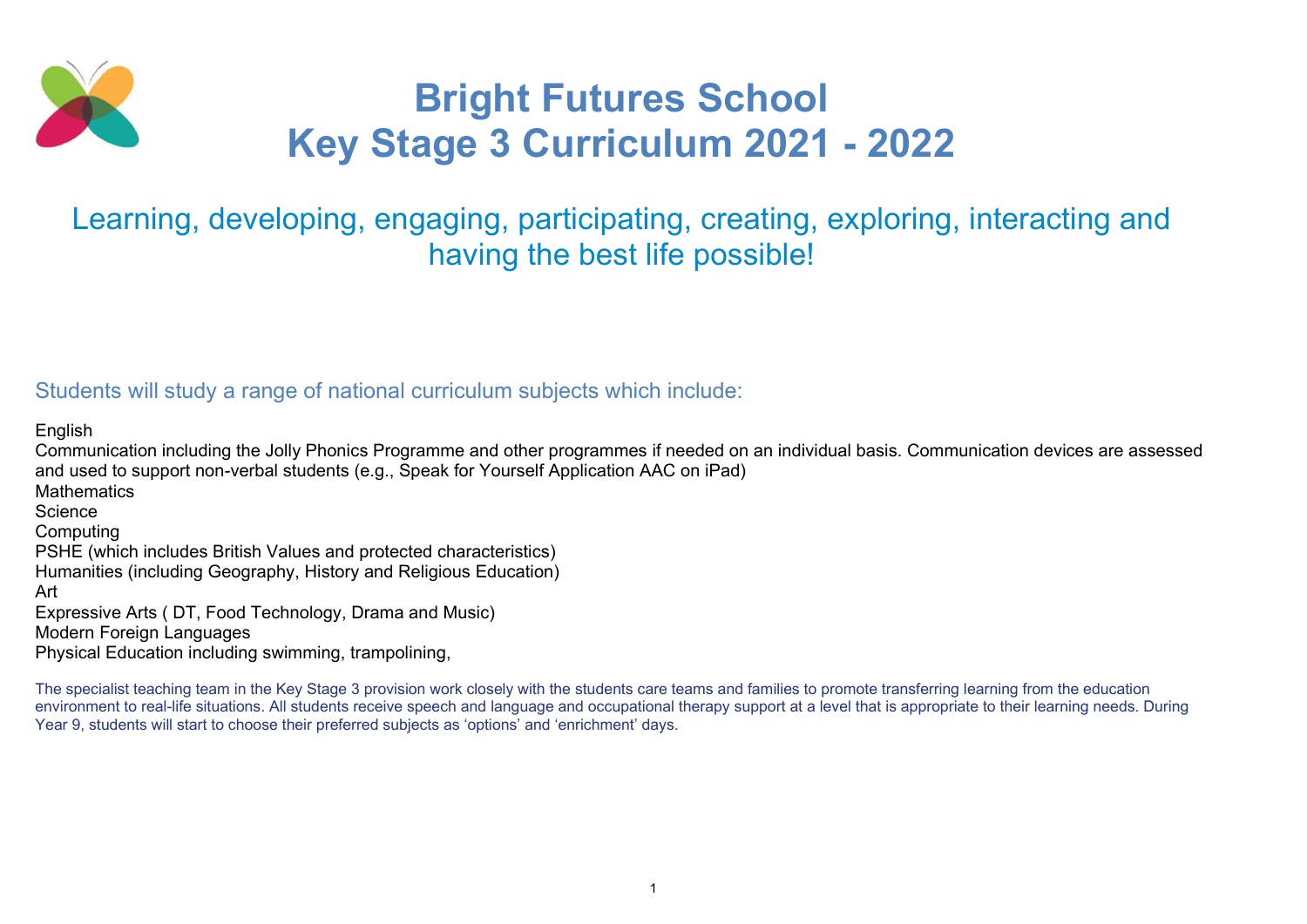|                | <b>Key Stage 3</b>  |                |                                                                                                                                                              |                                                                                                                                                                           |                                                                                                                                                               |                                                                                                                                                                                     |                                                                                                                                                      |                                                                                                |
|----------------|---------------------|----------------|--------------------------------------------------------------------------------------------------------------------------------------------------------------|---------------------------------------------------------------------------------------------------------------------------------------------------------------------------|---------------------------------------------------------------------------------------------------------------------------------------------------------------|-------------------------------------------------------------------------------------------------------------------------------------------------------------------------------------|------------------------------------------------------------------------------------------------------------------------------------------------------|------------------------------------------------------------------------------------------------|
|                | <b>SUBJECT AREA</b> |                |                                                                                                                                                              | <b>TERM1</b>                                                                                                                                                              |                                                                                                                                                               | <b>TERM 2</b>                                                                                                                                                                       |                                                                                                                                                      | <b>TERM 3</b>                                                                                  |
|                |                     |                | <b>Storytelling</b>                                                                                                                                          | <b>Myths and</b><br><b>Legends</b>                                                                                                                                        | <b>Poems Through</b><br><b>The Ages</b>                                                                                                                       | <b>The Great British</b><br><b>Novel</b>                                                                                                                                            | <b>Travel Writing</b>                                                                                                                                | <b>Toy adverts</b>                                                                             |
|                | <b>READING</b>      |                | A Monster Calls by<br><b>Patrick Ness</b><br>Understand the<br>differences between<br>fiction and non-fiction<br>Structuring a story                         | Read a range of myths<br>and stories involving<br>legendary figures and<br>mythical creatures.<br>The function and<br>purpose of myths and<br>legends in society.         | Poems from history<br>Read, watch, and listen<br>to a range of poetry<br>Poet Laureate,<br>A war poet - WW1<br>poets,<br>The Romantics,<br>performance poetry | The Chronicles of<br><b>Narnia</b>                                                                                                                                                  | Travel brochures,<br>guides and read trip<br>adviser                                                                                                 | Look at adverts in<br>catalogues, newspaper<br>and on TV                                       |
| <b>ENGLISH</b> | <b>WRITING</b>      | $\overline{7}$ | <b>Accurate writing</b><br>(SPaG)<br>write a short story<br>based on the extract (A)<br><b>Monster Calls by</b><br>Patrick Ness) or<br>continue the story    | Write about the<br>character or setting in<br>'Sir Gawain and the<br>Green Knight' (higher)<br>or 'Beowulf' (lower)<br>Write the opening to an<br>original myth or legend | write a poem about an<br>historical event<br>write a poem from a<br>different cultures and<br>social ideas.                                                   | <b>British Values and the</b><br><b>Literary Canon, linking</b><br>to careers in writing,<br>journalism, education.<br>write a newspaper<br>article about an event<br>in the novel. | Write an original piece<br>of travel writing.                                                                                                        | Write an article about a<br>new toy that is coming<br>out.                                     |
|                | <b>S&amp;L</b>      |                | Using language for<br>effect<br>Tone, Audience,<br>Purpose<br>Non-fiction genre<br>conventions<br>Develop confidence in<br>communication skills.             | Morals and parables<br><b>Structural and</b><br>language techniques<br>Discus spiritual beliefs<br>and British society.                                                   | Poetic techniques<br>(language, form and<br>structure).                                                                                                       | Language and<br>structure techniques -<br>using terminology from<br>that era.                                                                                                       | <b>Genre conventions from</b><br>blogs and brochures to<br>memoirs<br>Identify tone, audience,<br>and purpose.                                       | Justifying my point -<br>what language you<br>would use to persuade<br>people to bye your toy. |
|                |                     |                |                                                                                                                                                              |                                                                                                                                                                           | <b>Key Stage 3</b>                                                                                                                                            |                                                                                                                                                                                     |                                                                                                                                                      |                                                                                                |
|                |                     |                |                                                                                                                                                              | <b>TERM1</b>                                                                                                                                                              | <b>TERM 2</b>                                                                                                                                                 |                                                                                                                                                                                     | <b>TERM 3</b>                                                                                                                                        |                                                                                                |
|                | <b>SUBJECT AREA</b> |                |                                                                                                                                                              | <b>A History of English</b>                                                                                                                                               |                                                                                                                                                               | <b>Literary Shorts</b>                                                                                                                                                              |                                                                                                                                                      | <b>Detective Fiction</b>                                                                       |
| <b>ENGLISH</b> | <b>READING</b>      | 8              | Study the history of the English Language from<br>Old English to modern slang, including two of<br>the most influential writers - Chaucer and<br>Shakespeare | Historical fiction linked to The Canterbury Tales                                                                                                                         | Read a range of short stories – different genres/<br>authors<br>Structuring a story                                                                           |                                                                                                                                                                                     | Read a whole detective novel, mostly<br>independently                                                                                                |                                                                                                |
|                | <b>WRITING</b>      |                | to language change and technology.                                                                                                                           | 'How far do you agree?' opinion writing linked                                                                                                                            | writing style and structure<br>Write an original short story which demonstrates<br>the conventions of a specific genre                                        |                                                                                                                                                                                     | Develop independent study of character, setting,<br>structure, theme.<br>Write a police account from the early 1800s and<br>one about a crime today. |                                                                                                |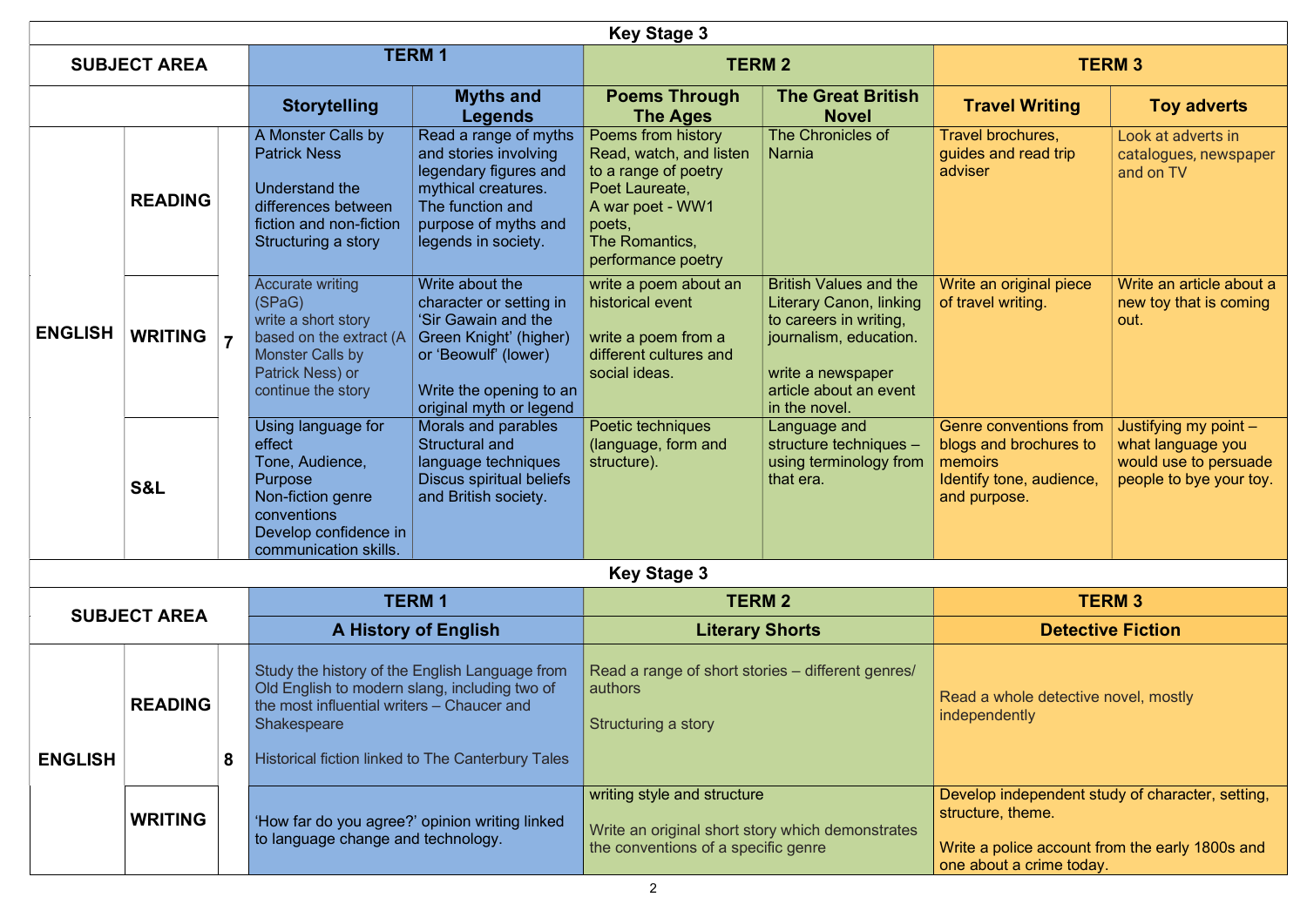|                     |                                                                                                                                                                                                                                                                                                                                                                                        | Archaic language, etymology of words,<br>Emojis, slang, Standard English                                                   |                                                                                                                                                                                    | <b>Genre conventions</b>                                                                                          |                                                                                  | Detective language                                                                                  |                                                      |  |
|---------------------|----------------------------------------------------------------------------------------------------------------------------------------------------------------------------------------------------------------------------------------------------------------------------------------------------------------------------------------------------------------------------------------|----------------------------------------------------------------------------------------------------------------------------|------------------------------------------------------------------------------------------------------------------------------------------------------------------------------------|-------------------------------------------------------------------------------------------------------------------|----------------------------------------------------------------------------------|-----------------------------------------------------------------------------------------------------|------------------------------------------------------|--|
| S&L                 |                                                                                                                                                                                                                                                                                                                                                                                        | Language change over time<br>Dialect.                                                                                      |                                                                                                                                                                                    | Using language for effect.                                                                                        |                                                                                  | How criminal language has changed through<br>history.                                               |                                                      |  |
|                     |                                                                                                                                                                                                                                                                                                                                                                                        |                                                                                                                            | <b>TERM1</b>                                                                                                                                                                       | <b>TERM 2</b>                                                                                                     |                                                                                  | <b>TERM 3</b>                                                                                       |                                                      |  |
|                     |                                                                                                                                                                                                                                                                                                                                                                                        |                                                                                                                            | <b>Seminal World Literature</b>                                                                                                                                                    | <b>Taking A Stand</b>                                                                                             |                                                                                  | <b>Shakespeare</b>                                                                                  |                                                      |  |
| <b>READING</b>      |                                                                                                                                                                                                                                                                                                                                                                                        | Read extract analysis of the studied text - To<br>Kill A Mockingbird or Of Mice and Men                                    |                                                                                                                                                                                    | Read a range of literature from diverse genres<br>and cultures, especially black writers                          |                                                                                  |                                                                                                     |                                                      |  |
|                     |                                                                                                                                                                                                                                                                                                                                                                                        | Students to learn about different cultures and<br>various other beliefs of people in the world.                            |                                                                                                                                                                                    | Read and research around the topic e.g.,<br>newspaper articles                                                    |                                                                                  |                                                                                                     | Read a whole Shakespeare play in depth               |  |
| <b>WRITING</b>      | In a world where people are now more<br>9<br>educated than they were on issues such as<br>racism, discrimination and hate crimes, it is<br>important that future generations are aware of<br>different cultures, religions and issues that are<br>prevalent across the globe.<br>Write about how times have changed and what<br>they would like the world to be like in the<br>future. |                                                                                                                            | Develop an understanding of how literature can<br>be used to show a writer's viewpoint<br>Write about their own opinions confidently<br>descriptive writing task based on an image |                                                                                                                   | Write a scrip in Shakespearean style<br>Write an Eyewitness account of the play  |                                                                                                     |                                                      |  |
| S&L                 |                                                                                                                                                                                                                                                                                                                                                                                        |                                                                                                                            | Discuss characters, themes, context, motif and<br>craft a detailed and personal response to a text                                                                                 | Talk about their own experience and opinions<br>Interviewing other about an event in their lives.                 |                                                                                  | Discuss drama in performance and character,<br>theme, context, motif                                |                                                      |  |
|                     |                                                                                                                                                                                                                                                                                                                                                                                        |                                                                                                                            |                                                                                                                                                                                    | <b>Key Stage 3</b>                                                                                                |                                                                                  |                                                                                                     |                                                      |  |
| <b>SUBJECT AREA</b> |                                                                                                                                                                                                                                                                                                                                                                                        |                                                                                                                            | <b>TERM1</b>                                                                                                                                                                       | <b>TERM 2</b>                                                                                                     |                                                                                  | <b>TERM 3</b>                                                                                       |                                                      |  |
|                     |                                                                                                                                                                                                                                                                                                                                                                                        | <b>Number</b>                                                                                                              | <b>Algebra</b>                                                                                                                                                                     | <b>Number</b>                                                                                                     | <b>Algebra</b>                                                                   | <b>Number</b>                                                                                       | <b>Algebra</b>                                       |  |
|                     |                                                                                                                                                                                                                                                                                                                                                                                        | <b>INTEGERS &amp; FOUR</b><br><b>OPERATIONS:</b><br>decimals, order,<br>prime numbers,<br>factors, use inverse to<br>check | <b>INTERPRETATION:</b><br><b>Understanding</b><br>algebraic notation                                                                                                               | FRACTIONS,<br><b>DECIMALS &amp;</b><br><b>PERCENTAGES:</b><br>standard units, rounding<br>decimals, parts of 100. | <b>EXPRESSION:</b><br>Understanding<br>algebraic expressions                     | ROUNDING,<br><b>ESTIMATING AND</b><br><b>CALCULATING: Place</b><br>value ordering and<br>comparing. | <b>EQUATION:</b><br><b>Understanding</b><br>formulae |  |
|                     |                                                                                                                                                                                                                                                                                                                                                                                        | <b>Probability</b>                                                                                                         | <b>Statistics</b>                                                                                                                                                                  | <b>Probability</b>                                                                                                | <b>Statistics</b>                                                                | <b>Probability</b>                                                                                  | <b>Statistics</b>                                    |  |
|                     |                                                                                                                                                                                                                                                                                                                                                                                        | <b>FREQUENCY OF</b><br><b>OUTCOMES &amp;</b><br>SUM=1: Probability<br>scale 0-1                                            | MEAN, MODE &<br><b>MEDIAN: Describe</b><br>grouped data                                                                                                                            | SETS: present data in<br>tables.                                                                                  | <b>TABLES, CHARTS &amp;</b><br><b>DIAGRAMS: Group</b><br>data in tables, charts. | <b>CALCULATE</b><br><b>PROBABILITIES: Single</b><br>events construct on grid                        | <b>GRAPHS: Identify</b><br>relationships in data     |  |

|  | check                                       |                                         | $\alpha$              |                                                   | $\sim$                |
|--|---------------------------------------------|-----------------------------------------|-----------------------|---------------------------------------------------|-----------------------|
|  | <b>Probability</b>                          | <b>Statistics</b>                       | <b>Probability</b>    | <b>Statistics</b>                                 |                       |
|  | <b>FREQUENCY OF</b>                         | <b>MEAN, MODE &amp;</b>                 | SETS: present data in | TABLES, CHARTS &                                  | <b>CALC</b>           |
|  | <b>OUTCOMES &amp;</b><br>SUM=1: Probability | <b>MEDIAN: Describe</b><br>grouped data | tables.               | <b>DIAGRAMS: Group</b><br>data in tables, charts. | <b>PROE</b><br>event: |
|  | scale 0-1                                   |                                         |                       |                                                   |                       |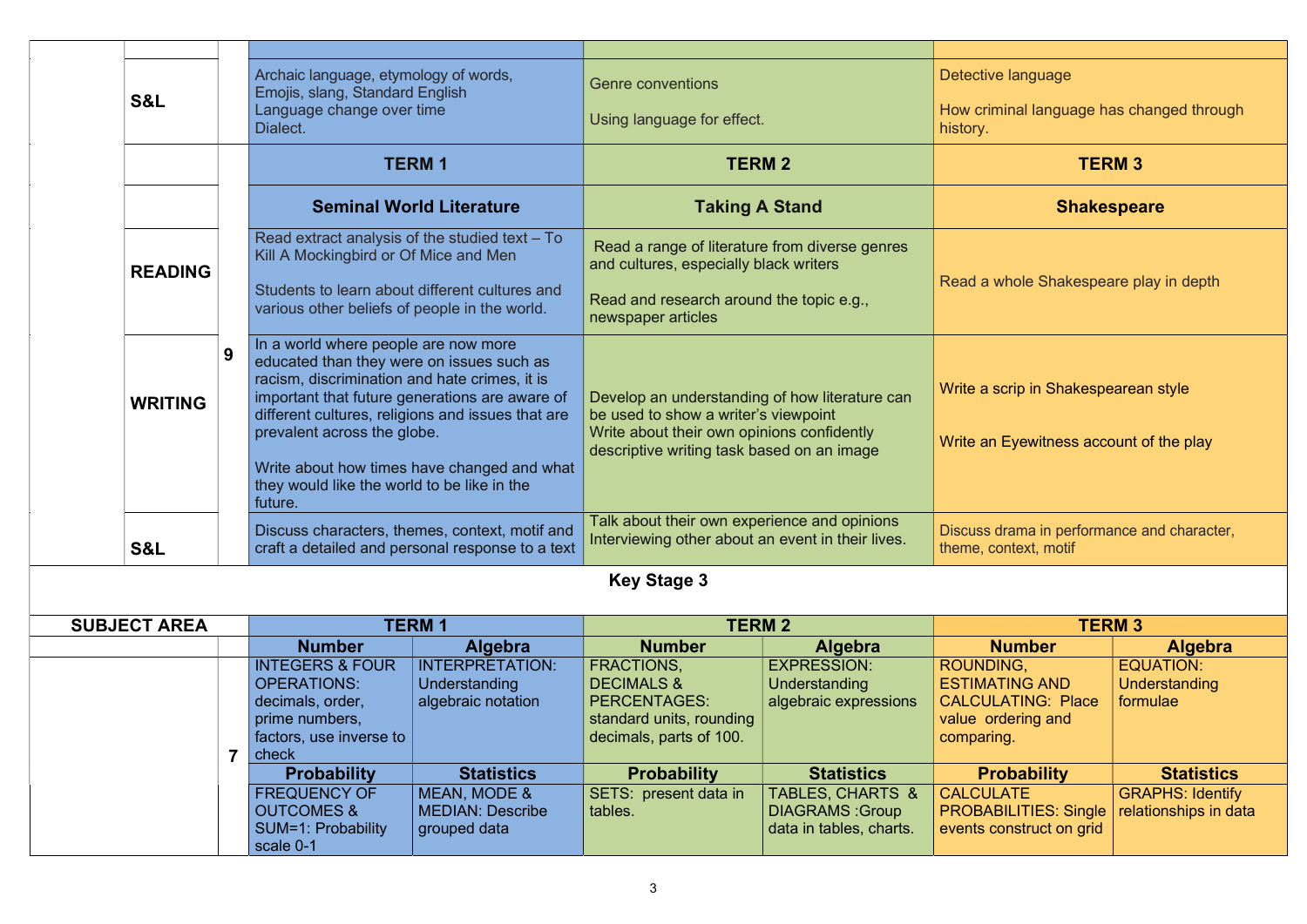|              |   | <b>Geometry &amp;</b><br><b>Measures</b>                                                                                                                      | <b>Ratio, Proportion</b><br>and Rates of<br><b>Change</b>             | <b>Geometry &amp;</b><br><b>Measures</b>                                                                                             | <b>Ratio, Proportion</b><br>and Rates of<br>Change                                      | <b>Geometry &amp;</b><br><b>Measures</b>                                                                   | <b>Ratio, Proportion</b><br>and Rates of<br><b>Change</b>      |
|--------------|---|---------------------------------------------------------------------------------------------------------------------------------------------------------------|-----------------------------------------------------------------------|--------------------------------------------------------------------------------------------------------------------------------------|-----------------------------------------------------------------------------------------|------------------------------------------------------------------------------------------------------------|----------------------------------------------------------------|
|              |   | <b>PROPERTIES OF</b><br>2D & 3D SHAPES:<br>Draw, Faces, edges,<br>vertices, symmetry,<br>parallel lines.                                                      | <b>RATIO: Dividing</b><br>quantities into parts.                      | <b>CALCULATING AREA</b><br>& PERIMETER OF<br><b>SHAPES: 2D shapes</b>                                                                | <b>PROPORTION:</b><br>understanding<br>proportions                                      | <b>ANGLES AND</b><br><b>COORDINATES: angle</b><br>properties, coordinates<br>and polygons                  | <b>RATES OF CHANGE:</b><br>Percentage change                   |
|              |   | <b>Number</b>                                                                                                                                                 | <b>Algebra</b>                                                        | <b>Number</b>                                                                                                                        | <b>Algebra</b>                                                                          | <b>Number</b>                                                                                              | <b>Algebra</b>                                                 |
|              |   | <b>INTEGERS &amp; FOUR</b><br><b>OPERATIONS:</b><br>decimals, order,<br>prime numbers,<br>factors, use inverse to<br>check, powers.                           | RATIO: understanding<br>multiplicative quantities<br>as ratios        | FRACTIONS,<br><b>DECIMALS &amp;</b><br>PERCENTAGES:<br>standard units, rounding<br>decimals, comparing.                              | <b>EXPRESSION:</b><br>Simplifying algebraic<br>expressions                              | ROUNDING,<br><b>ESTIMATING AND</b><br><b>CALCULATING:</b><br>Rounding integers and<br>decimals.            | <b>EQUATION: Using</b><br>formulae                             |
|              |   | <b>Probability</b>                                                                                                                                            | <b>Statistics</b>                                                     | <b>Probability</b>                                                                                                                   | <b>Statistics</b>                                                                       | <b>Probability</b>                                                                                         | <b>Statistics</b>                                              |
|              | 8 | <b>FREQUENCY OF</b><br><b>OUTCOMES</b><br>& SUM=1: Record,<br>describe equal and<br>unequal.                                                                  | <b>INTERPRETATION:</b><br>Creating algebraic<br>notation              | SETS: present data in<br>grids.                                                                                                      | <b>TABLES, CHARTS &amp;</b><br><b>DIAGRAMS: Group</b><br>data in line and bar<br>charts | <b>CALCULATE</b><br><b>PROBABILITIES: Dual</b><br>events                                                   | <b>GRAPHS: Describe</b><br>relationships in data               |
|              |   | <b>Geometry &amp;</b><br><b>Measures</b>                                                                                                                      | <b>Ratio, Proportion</b><br>and Rates of<br>Change                    | <b>Geometry &amp;</b><br><b>Measures</b>                                                                                             | <b>Ratio, Proportion</b><br>and Rates of<br>Change                                      | <b>Geometry &amp;</b><br><b>Measures</b>                                                                   | <b>Ratio, Proportion</b><br>and Rates of<br>Change             |
| <b>MATHS</b> |   | PPROPERTIES OF<br>2D & 3D SHAPES:<br>Draw, Faces, edges,<br>vertices, symmetry,<br>parallel lines.,<br>rotation, reflections                                  | MEAN, MODE &<br><b>MEDIAN: Describe and</b><br>interpret grouped data | <b>CALCULATING</b><br><b>PERIMETER OF</b><br><b>SHAPES: 3D shapes</b>                                                                | <b>PROPORTION:</b><br><b>Demonstrating</b><br>proportions                               | <b>ANGLES AND</b><br><b>COORDINATES:</b><br>similarity and<br>congruence polygons<br>and perimeter         | <b>RATES OF CHANGE:</b><br>Percentage increase<br>and decrease |
|              |   | <b>Number</b>                                                                                                                                                 | <b>Algebra</b>                                                        | <b>Number</b>                                                                                                                        | <b>Algebra</b>                                                                          | <b>Number</b>                                                                                              | <b>Algebra</b>                                                 |
|              | 9 | <b>INTEGERS &amp; FOUR</b><br><b>OPERATIONS:</b><br>decimals, order,<br>prime numbers,<br>factors, use inverse to<br>check, powers, root,<br>brackets. BIDMAS | <b>RATIO: notation to</b><br>simplest form                            | <b>FRACTIONS,</b><br><b>DECIMALS &amp;</b><br><b>PERCENTAGES:</b><br>standard units, rounding<br>decimals, comparing,<br>converting. | <b>EXPRESSION:</b><br>Manipulating algebraic<br>expressions                             | ROUNDING,<br><b>ESTIMATING AND</b><br><b>CALCULATING:</b><br><b>Estimating calculations</b><br>by rounding | <b>EQUATION:</b><br><b>Rearranging formulae</b>                |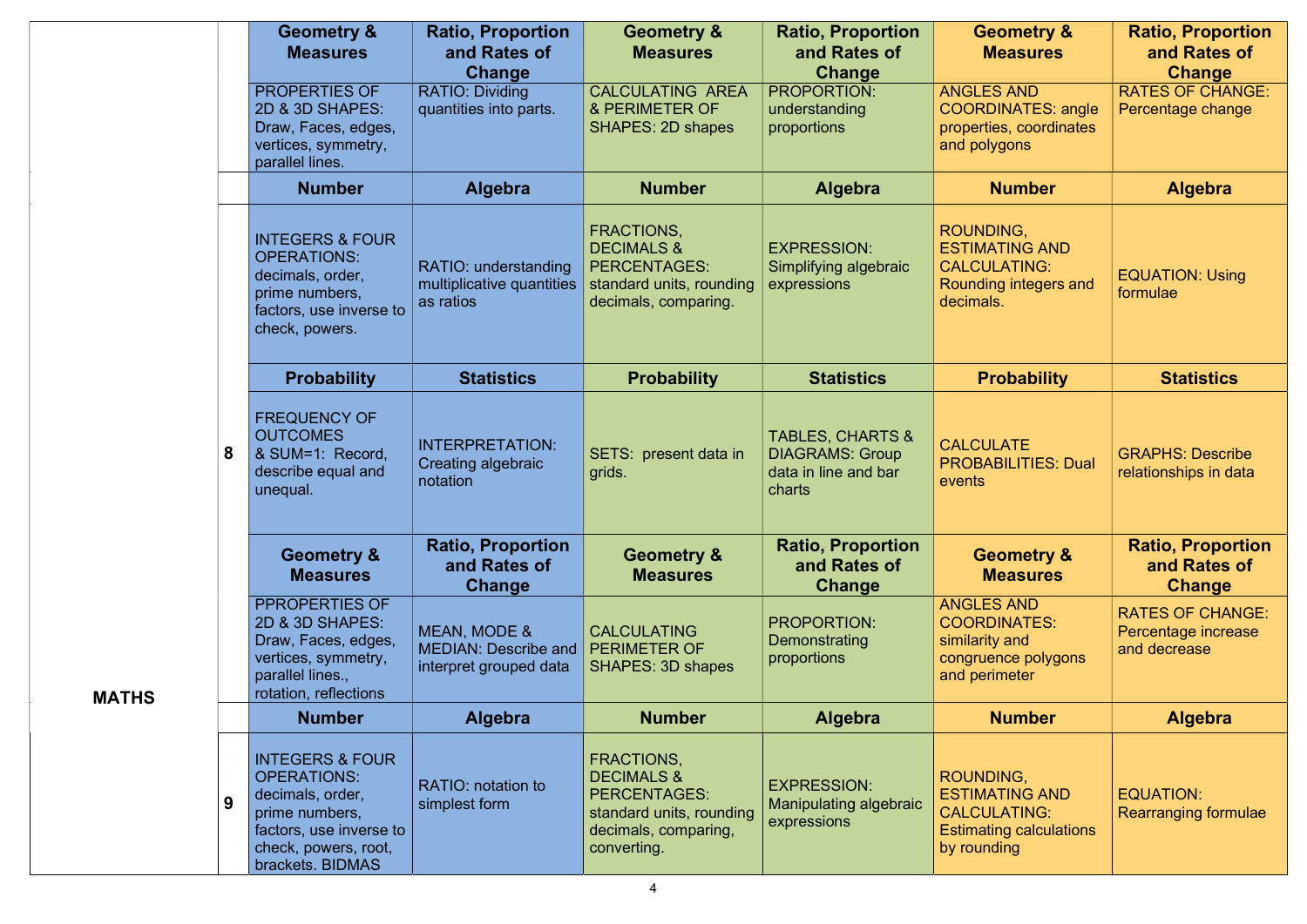|                     | <b>Probability</b>                                                                                                                                                                                                                  | <b>Statistics</b>                                                                                                                                                                                                                                            | <b>Probability</b>                                                                                                                                                                                                         | <b>Statistics</b>                                                                                                                                                              | <b>Probability</b>                                                                                                                                                                                                           | <b>Statistics</b>                                                                                                                                                                          |
|---------------------|-------------------------------------------------------------------------------------------------------------------------------------------------------------------------------------------------------------------------------------|--------------------------------------------------------------------------------------------------------------------------------------------------------------------------------------------------------------------------------------------------------------|----------------------------------------------------------------------------------------------------------------------------------------------------------------------------------------------------------------------------|--------------------------------------------------------------------------------------------------------------------------------------------------------------------------------|------------------------------------------------------------------------------------------------------------------------------------------------------------------------------------------------------------------------------|--------------------------------------------------------------------------------------------------------------------------------------------------------------------------------------------|
|                     | <b>FREQUENCY OF</b><br><b>OUTCOMES</b><br>& SUM=1: Record,<br>describe analyse, all<br>equal sum of 1.                                                                                                                              | <b>INTERPRETATION:</b><br>Substituting algebraic<br>notation                                                                                                                                                                                                 | SETS: present data in<br>Venn diagrams                                                                                                                                                                                     | <b>TABLES, CHARTS &amp;</b><br><b>DIAGRAMS: Group</b><br>data in pie charts &<br>pictograms                                                                                    | <b>CALCULATE</b><br><b>PROBABILITIES:</b><br>Multiple events.                                                                                                                                                                | <b>GRAPHS: Represent</b><br>data in different types<br>of graphs                                                                                                                           |
|                     | <b>Geometry &amp;</b><br><b>Measures</b>                                                                                                                                                                                            | <b>Ratio, Proportion</b><br>and Rates of<br>Change                                                                                                                                                                                                           | <b>Geometry &amp;</b><br><b>Measures</b>                                                                                                                                                                                   | <b>Ratio, Proportion</b><br>and Rates of<br>Change                                                                                                                             | <b>Geometry &amp;</b><br><b>Measures</b>                                                                                                                                                                                     | <b>Ratio, Proportion</b><br>and Rates of<br>Change                                                                                                                                         |
|                     | PPROPERTIES OF<br>2D & 3D SHAPES:<br>Draw, symmetry,<br>parallel /perpendicular<br>lines., rotation,<br>reflections,<br>translations                                                                                                | MEAN, MODE,<br><b>RANGE &amp; MEDIAN;</b><br>Describe, interpret &<br>compare grouped data                                                                                                                                                                   | <b>CALCULATING</b><br><b>VOLUME OF SHAPES:</b><br><b>3D Shapes</b>                                                                                                                                                         | <b>PROPORTION:</b><br>Solving proportion<br>problems                                                                                                                           | <b>ANGLES AND</b><br>COORDINATES:,<br>Pythagoras theorem<br>polygons, perimeter<br>and area.                                                                                                                                 | <b>RATES OF CHANGE:</b><br>Use graphs to show<br>increase or decrease<br>proportion scatter<br>graph.                                                                                      |
|                     |                                                                                                                                                                                                                                     |                                                                                                                                                                                                                                                              | <b>Key Stage 3</b>                                                                                                                                                                                                         |                                                                                                                                                                                |                                                                                                                                                                                                                              |                                                                                                                                                                                            |
| <b>SUBJECT AREA</b> |                                                                                                                                                                                                                                     | <b>TERM1</b>                                                                                                                                                                                                                                                 |                                                                                                                                                                                                                            | <b>TERM 2</b>                                                                                                                                                                  | <b>TERM 3</b>                                                                                                                                                                                                                |                                                                                                                                                                                            |
|                     | <b>Biology</b><br><b>Cells and</b><br><b>Organisation</b>                                                                                                                                                                           | <b>Chemistry</b><br><b>States of matters</b><br>and separating<br>mixtures                                                                                                                                                                                   | <b>Physics</b>                                                                                                                                                                                                             | <b>Biology</b><br><b>Reproduction</b>                                                                                                                                          | <b>Chemistry</b><br><b>Atoms and the</b><br>period periodic<br>table.                                                                                                                                                        | <b>Physics</b><br><b>Forces</b>                                                                                                                                                            |
| <b>SCIENCE</b>      | Students will learn an<br>overview of the<br>organisation of living<br>things from single<br>cells through to organ<br>systems.<br>They will start to look<br>at how the structural<br>differences between<br>types of cells allows | This unit aims to give<br>pupils an<br>understanding of the<br>particulate nature of<br>matter, the difference<br>in arrangements of<br>particles in solids,<br>liquids and gases<br>based on the particle<br>model, how matter can<br>change from one state | Energy changes and<br>transfers<br>Energy as a quantity<br><b>Conditions of system</b><br><b>Physical processes</b><br>and mechanisms<br>rather than energy<br><b>Comparing energy</b><br>values<br><b>Comparing power</b> | To learn about plant<br>reproduction<br><b>Flower structure</b><br>Wind and insect<br>pollination<br>fertilisation<br>To learn about human<br>reproduction.<br>Male and female | <b>Learn the difference</b><br>between atoms,<br>elements, compounds,<br>and mixtures.<br>Become familiar with<br>the periodic table and<br>where to locate different<br>types of elements.<br><b>Explore how properties</b> | To identify contact and<br>non-contact forces<br>To identify and<br>measure forces.<br>To investigate what<br>happens to mass and<br>weight on different<br>planets.<br>To investigate air |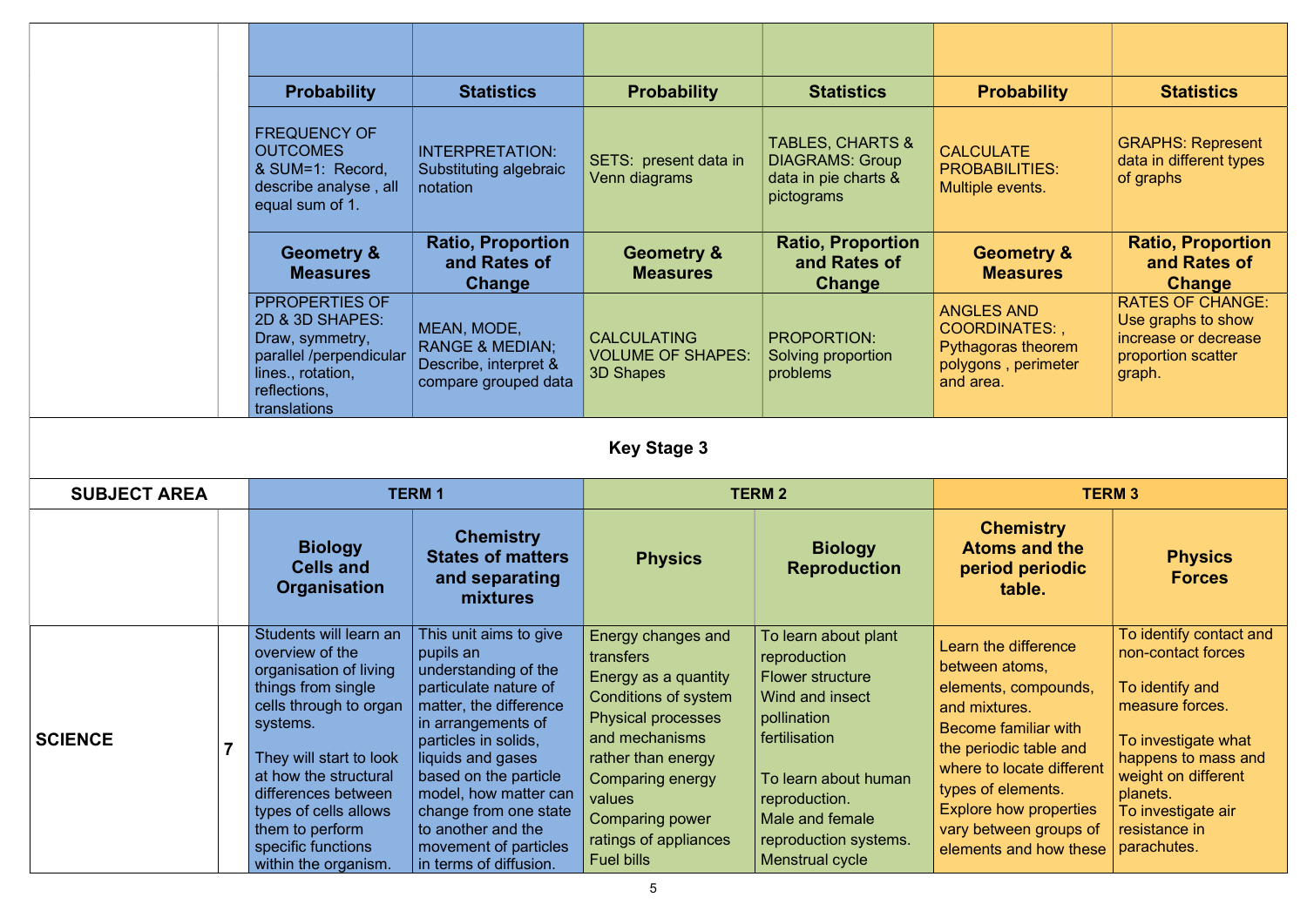|  | They will explore how<br>the skeletal and<br>muscular systems<br>work together to<br>cause movement. | The second half of this<br>unit focuses on<br>mixtures, solubility and<br>how mixtures can be<br>separated using a<br>variety of techniques<br>including filtration,<br>evaporation, distillation<br>and chromatography. | <b>Fuel and energy</b><br>resources | Gametes, fertilisation,<br>gestation and girth. | properties impact the<br>uses of each element | To investigate the<br>amount of friction<br>caused by different<br>surfaces.<br>To investigate how to<br>reduce resistive forces.<br>To investigate how the<br>force added to a spring<br>affects the extension of<br>the spring. |
|--|------------------------------------------------------------------------------------------------------|--------------------------------------------------------------------------------------------------------------------------------------------------------------------------------------------------------------------------|-------------------------------------|-------------------------------------------------|-----------------------------------------------|-----------------------------------------------------------------------------------------------------------------------------------------------------------------------------------------------------------------------------------|
|--|------------------------------------------------------------------------------------------------------|--------------------------------------------------------------------------------------------------------------------------------------------------------------------------------------------------------------------------|-------------------------------------|-------------------------------------------------|-----------------------------------------------|-----------------------------------------------------------------------------------------------------------------------------------------------------------------------------------------------------------------------------------|

|   | <b>Biology</b>                                                                                                                                                                                                                                                                                                             | <b>Chemistry</b>                                                                                                                                                                                                                                                                                                                                                    | <b>Physics</b><br><b>Electricity and</b><br>magnetism                                                                                                                                                                                                                                                                                      | <b>Biology</b>                                                                                                                                                                                                                                                                                               | <b>Chemistry</b>                                                                                                                                                                                                                                                                                                                             | <b>Physics</b><br><b>Space</b>                                                                                                                                                                      |
|---|----------------------------------------------------------------------------------------------------------------------------------------------------------------------------------------------------------------------------------------------------------------------------------------------------------------------------|---------------------------------------------------------------------------------------------------------------------------------------------------------------------------------------------------------------------------------------------------------------------------------------------------------------------------------------------------------------------|--------------------------------------------------------------------------------------------------------------------------------------------------------------------------------------------------------------------------------------------------------------------------------------------------------------------------------------------|--------------------------------------------------------------------------------------------------------------------------------------------------------------------------------------------------------------------------------------------------------------------------------------------------------------|----------------------------------------------------------------------------------------------------------------------------------------------------------------------------------------------------------------------------------------------------------------------------------------------------------------------------------------------|-----------------------------------------------------------------------------------------------------------------------------------------------------------------------------------------------------|
| 8 | Health and the human   Chemical reactions<br>body<br><b>Structure &amp; functions</b><br>of gas exchange<br>system in humans<br>Mechanism of<br>breathing to move air<br>in & out of the lungs<br>Impact of exercise<br>Healthy human diet<br>Tissues &organs of<br>human digestive<br>system<br>Importance of<br>bacteria | The difference<br>between chemical &<br>physical change<br><b>Conservation of mass</b><br>in changes of state &<br>chemical reactions.<br><b>Chemical reactions as</b><br>the rearrangement of<br>action<br><b>Chemical reactions</b><br>using formulae & using<br>equations.<br>Combustion, thermal<br>decomposition,<br>oxidation &<br>displacement<br>reactions. | <b>Electric current</b><br>Differences in<br>resistance between<br>conducting & insulating<br>components<br>Separation of positive<br>or negative charge<br>Magnetic poles,<br>attractions & repulsion<br>Magnetic fields by<br>plotting with compass<br>Earths magnetism<br>compass & navigation<br>The magnetic effects<br>of a current. | Photosynthesis and<br>respiration<br>Leaf stomata in gas<br>exchange in plants.<br><b>Plants making</b><br>carbohydrates by<br>photosynthesis<br>The dependence of<br>almost all life on Earth<br>on the ability of<br>photosynthetic<br>organisms.<br>Leaves for<br>photosynthesis.<br>Aerobic respiration. | <b>Earth and Atmosphere</b><br>The composition of the<br>Earth.<br>The Structure of the<br>Earth.<br>The rock cycle & the<br>formation of igneous<br>sedimentary &<br>metamorphic rocks<br>The carbon cycles<br>The composition of the<br>atmosphere<br>The production of<br>carbon dioxide by<br>human activity & the<br>impact on climate. | <b>Gravity force</b><br>Our sun as a star<br>Other stars in our<br>galaxy<br>Other galaxies.<br>The seasons, day<br>length, hemispheres<br>The light year as a unit<br>of astronomical<br>distance. |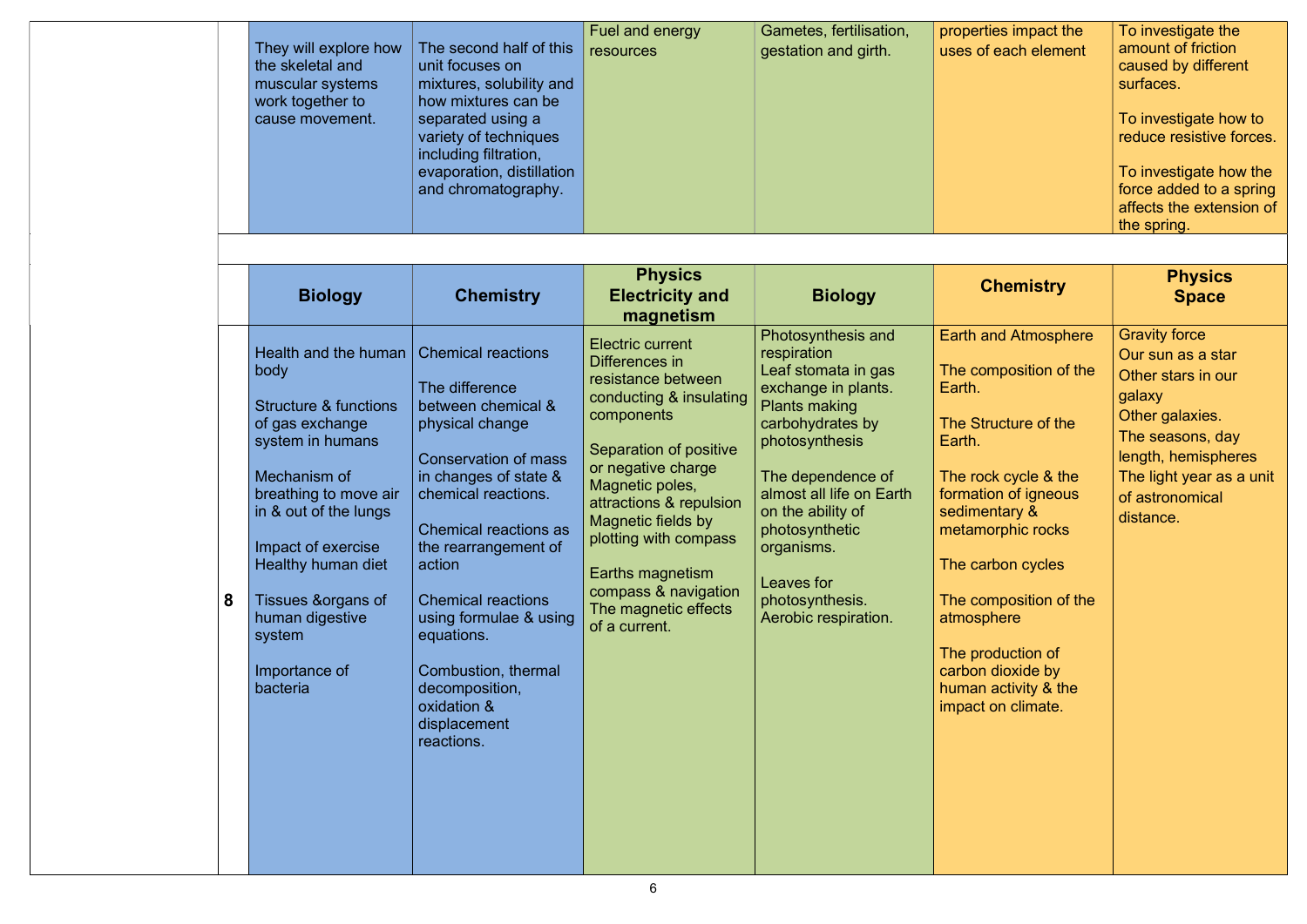| Insect pollination<br>metals from metal<br><b>Auditory range</b><br>acids with metals to<br><b>Relative motion</b><br>Chromosomes, genes<br>oxides<br>produce a salt plus<br>Forces being needed<br>& DNA<br>Importance of plant<br>hydrogen<br><b>Similarities &amp; difference</b><br><b>Changes dependent</b><br>Difference between<br>reproduction<br><b>Properties of ceramic</b><br>on direction<br>between light waves<br>species<br>Reactions of acids with<br>polymers & composites.<br>How organisms affect,<br>alkalis to produce a<br>Atmospheric pressure<br>Changes in the<br>and are affected<br>Light waves travelling<br>salt plus water<br>Pressure in liquids<br>environment may<br>through a vacuum.<br>Ratio of force.<br>leave individuals<br>Biodiversity and the use<br>Exothermic &<br>within species.<br>in gene banks<br>endothermic chemical<br>9<br>reactions<br>What catalysts do. | <b>Biology</b><br>Inheritance and<br>evolution<br>Heredity as the<br>process by which<br>genetic information is<br>transmitted. | <b>Chemistry</b><br><b>Acids and Alkalis</b><br>Defining acids & alkalis<br>in terms of<br>neutralisation reaction.<br>The Ph scale for | <b>Physics</b><br><b>Motion and</b><br>pressure<br>Speed & the<br>quantitative<br>relationships between<br>average speed,<br>distance, and time. | <b>Biology</b><br><b>Ecosystems and</b><br>interdependence<br>Interdependence of<br>organisms in an<br>ecosystem<br>Food webs | <b>Chemistry</b><br><b>Materials and</b><br>recycling<br>Earth as a source of<br>limited resources & the<br>efficacy of recycling<br>The order of metals &<br>carbon in the obtaining | <b>Physics</b><br><b>Waves</b><br>Waves on water<br><b>Frequencies of sounds</b><br>Sound produced by<br>vibrations |
|------------------------------------------------------------------------------------------------------------------------------------------------------------------------------------------------------------------------------------------------------------------------------------------------------------------------------------------------------------------------------------------------------------------------------------------------------------------------------------------------------------------------------------------------------------------------------------------------------------------------------------------------------------------------------------------------------------------------------------------------------------------------------------------------------------------------------------------------------------------------------------------------------------------|---------------------------------------------------------------------------------------------------------------------------------|-----------------------------------------------------------------------------------------------------------------------------------------|--------------------------------------------------------------------------------------------------------------------------------------------------|-------------------------------------------------------------------------------------------------------------------------------|---------------------------------------------------------------------------------------------------------------------------------------------------------------------------------------|---------------------------------------------------------------------------------------------------------------------|
|                                                                                                                                                                                                                                                                                                                                                                                                                                                                                                                                                                                                                                                                                                                                                                                                                                                                                                                  |                                                                                                                                 | measuring reaction of                                                                                                                   | Distance-time graph                                                                                                                              |                                                                                                                               |                                                                                                                                                                                       |                                                                                                                     |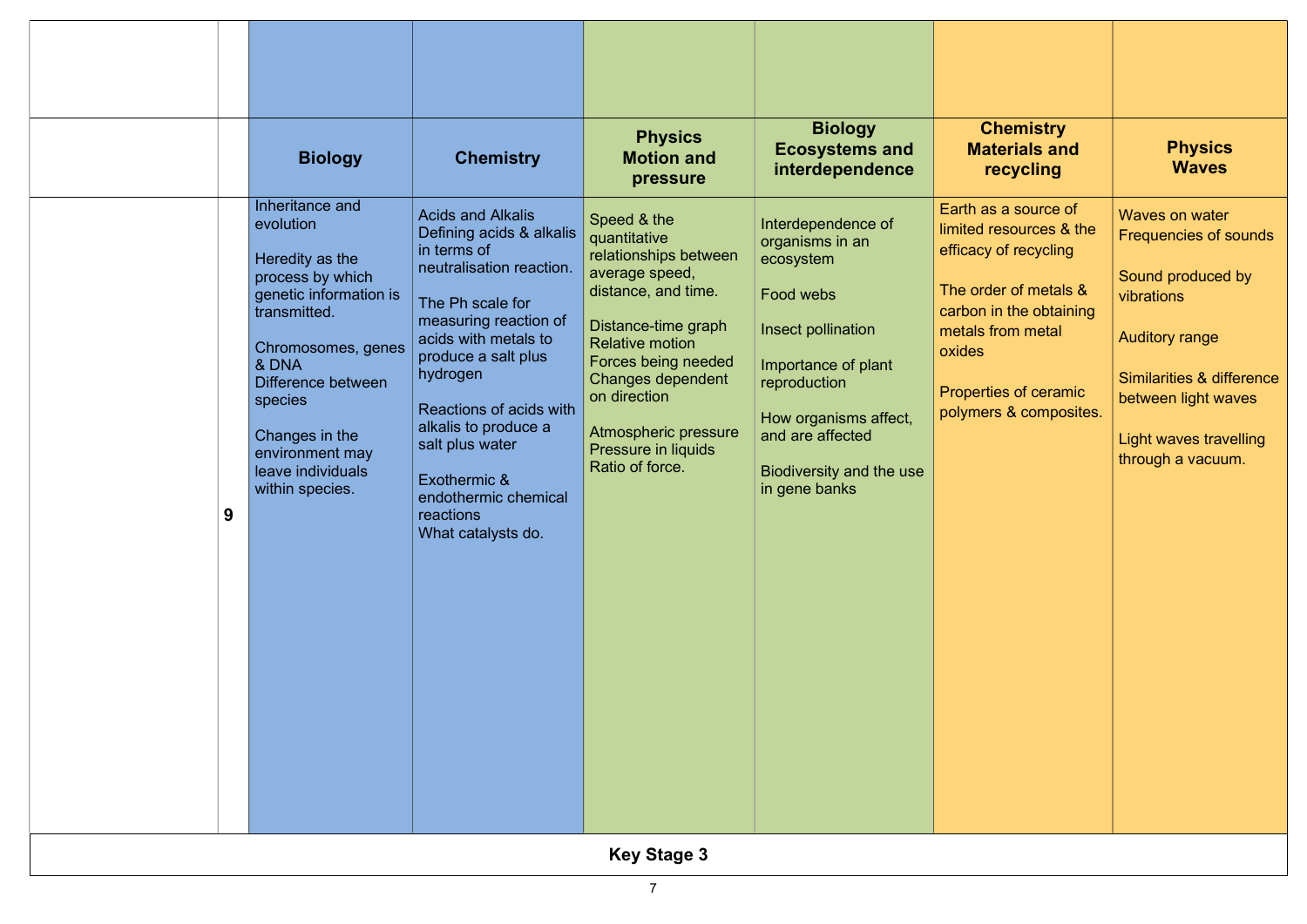### **Online Safety**

### **Search engines**

### engines

earch engines work  $\overline{\rm g}$  searches using Boolean expressions 'AND' OR' 'NOT' quotes to remove results

### **Computer science**

Iction to computational thinking nposition  $\overline{\text{c}}$ tion  $hms$ ting solutions

| <b>SUBJECT AREA</b> |   |                                                                                                                                                                                                                                                                                                                                   | <b>TERM1</b>                   |                                                                                                                                                                                                                                          | <b>TERM 2</b>                                                                  |                                                                                                                                                                        | <b>TERM 3</b> |
|---------------------|---|-----------------------------------------------------------------------------------------------------------------------------------------------------------------------------------------------------------------------------------------------------------------------------------------------------------------------------------|--------------------------------|------------------------------------------------------------------------------------------------------------------------------------------------------------------------------------------------------------------------------------------|--------------------------------------------------------------------------------|------------------------------------------------------------------------------------------------------------------------------------------------------------------------|---------------|
|                     |   |                                                                                                                                                                                                                                                                                                                                   | The history of ICT             |                                                                                                                                                                                                                                          | The impact of ICT on society                                                   | <b>Online Safe</b>                                                                                                                                                     |               |
|                     |   | Technology through time<br>microchip technology.<br><b>Computers and consoles</b><br><b>Hardware similarities</b><br><b>Operating systems</b><br>The internet<br><b>Mobile devices</b><br><b>Algorithms</b><br>Designing an algorithm<br>Searching<br>Sorting<br>Sequencing<br>Selection<br><i>iteration</i><br>Logical reasoning |                                | ICT in the workplace<br>Working from home<br><b>Shopping online</b><br>Collecting information about customers<br>New ways to access entertainment<br>Health and safety                                                                   | Advantages and disadvantages for the employee<br><b>Internet communication</b> | <b>Online dangers</b><br>• malware<br>• phishing<br>• unsavoury characters<br>• cyberbullying<br>antivirus software<br>firewall<br><b>Search engil</b>                 |               |
| <b>COMPUTING</b>    | 8 |                                                                                                                                                                                                                                                                                                                                   |                                | What is the internet?<br>How did the internet originate?<br>What is the World Wide Web?<br>Transferring information via the internet<br>Using HTML to create websites<br>Using email to communicate<br>Using VoIP and video conferencing |                                                                                | <b>Search engines</b><br>How search engines work<br><b>Refining searches using Boole</b><br>Using 'AND'<br>Using 'OR'<br>Using 'NOT'<br>Using quotes to remove results |               |
|                     |   |                                                                                                                                                                                                                                                                                                                                   | <b>Hardware &amp; software</b> |                                                                                                                                                                                                                                          | <b>Programming</b>                                                             | <b>Computer sci</b>                                                                                                                                                    |               |
| 9                   |   | <b>Digital devices</b><br>Software<br>The CPU & the fetch-execute cycle<br>introduction to networks                                                                                                                                                                                                                               |                                | Induction to programming<br>Selection in programming<br><b>Boolean Logic</b><br><b>Arrays &amp; lists</b><br><b>Procedures &amp; functions</b><br>writing error-free code                                                                |                                                                                | Introduction to computational th<br><b>Decomposition</b><br>Abstraction<br><b>Algorithms</b><br><b>Evaluating solutions</b>                                            |               |
|                     |   |                                                                                                                                                                                                                                                                                                                                   |                                | <b>Key Stage 3</b>                                                                                                                                                                                                                       |                                                                                |                                                                                                                                                                        |               |
| <b>SUBJECT AREA</b> |   |                                                                                                                                                                                                                                                                                                                                   | <b>TERM1</b>                   |                                                                                                                                                                                                                                          | <b>TERM 2</b>                                                                  |                                                                                                                                                                        | <b>TERM 3</b> |
|                     |   |                                                                                                                                                                                                                                                                                                                                   |                                |                                                                                                                                                                                                                                          | Geography                                                                      |                                                                                                                                                                        |               |
| <b>HUMANITIES</b>   | 7 | <b>What is</b><br>Geography?                                                                                                                                                                                                                                                                                                      | <b>Fantastic Places</b>        | <b>Why are</b><br><b>settlements</b><br>important places?                                                                                                                                                                                | Why are maps<br>important in<br>geography?                                     | <b>What is weather</b><br>and climate?                                                                                                                                 | W<br> c       |

Why do different climates create different ecosystems?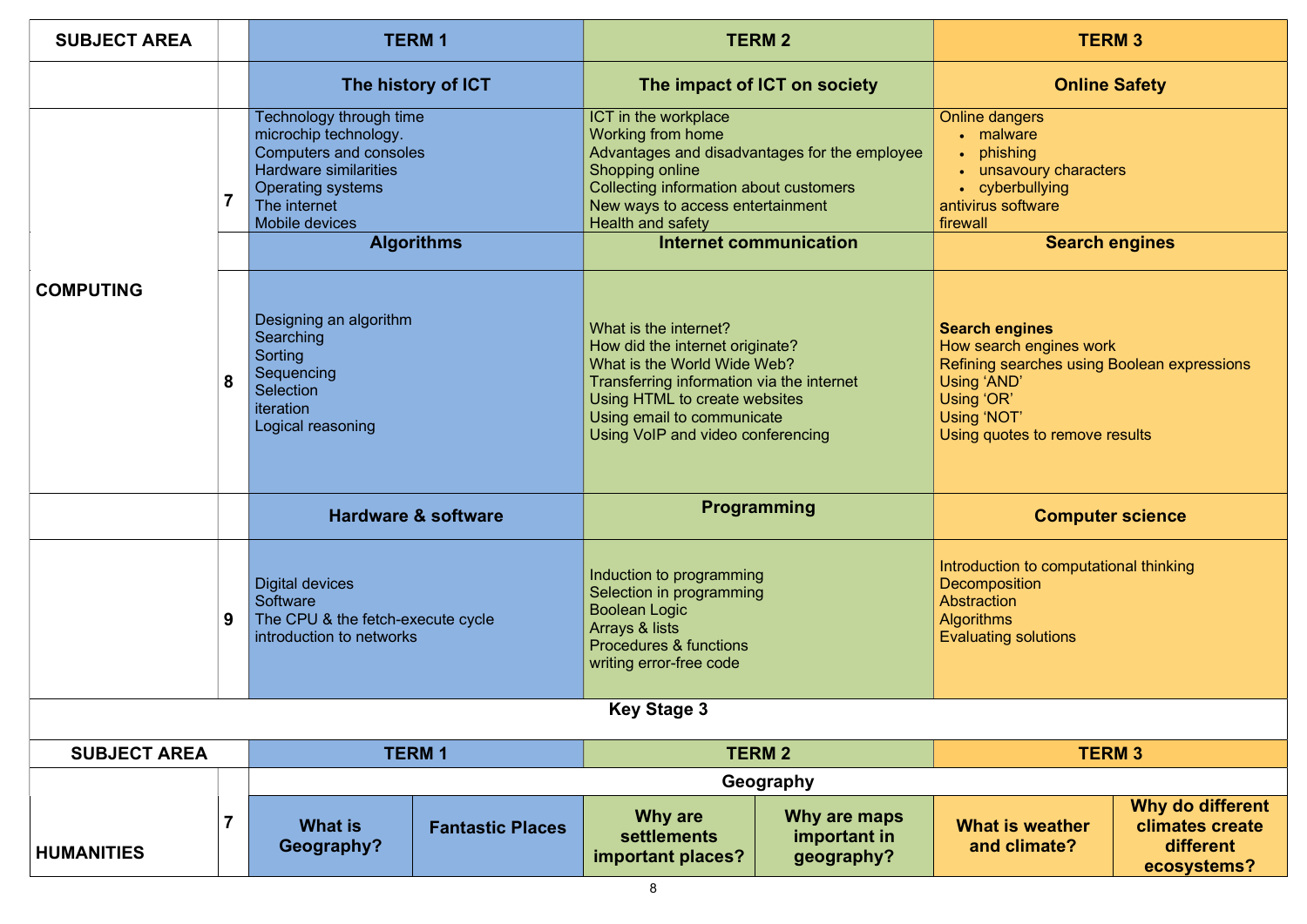at is weather and  $e^e$ 

v do we measure ather?

at is low pressure  $er?$ 

at is high pressure er?

v can extremely

er cause natural ers?

| (Geography, history,<br>religious education) | 1. What is<br>Geography?<br>2. Can you locate the<br>continents and<br>oceans?<br>3. What makes a<br>good geographer?<br>4. What types of scale<br>do geographers use?<br>5. How do you carry<br>out an investigation in<br>geography?<br>6. Can you use an<br>atlas?<br>7. How do<br>geographers use<br>latitude and<br>longitude?<br>8. What are the major<br>features of the United<br>Kingdom's<br>geography? | 1. What are the<br>wonders of the world?<br>2. Is China<br>overpopulated?<br>3. Is there inequality in<br>India?<br>4. How did the<br>Himalayas form?<br>5. Why is the Great<br><b>Barrier Reef under</b><br>threat?<br>6. Why is Hawaii<br>volcanic?<br>7. What are the<br>challenges in the<br><b>Brazilian favelas?</b><br>8. How did Victoria<br>Falls form?<br>9. Who built<br>Stonehenge?<br>10. Is Russia a<br>superpower?<br>11. Why is the Middle<br>East an important<br>region of the world? | 1. Why are settlements<br>important places?<br>2. How do we describe<br>patterns of rural<br>settlements?<br>3. How and why do<br>settlements grow?<br>4. Can we classify<br>settlements by their<br>size and importance?<br>5. How are urban<br>areas similar in terms<br>of land use?<br>6. What are the<br>challenges and<br>opportunities of<br>settlement growth?<br>7. What are the<br>pressures at the rural-<br>urban fringe? | 1. What makes a good<br>map?<br>2. What are the OS map<br>symbols?<br>3. How do we use grid<br>references?<br>4. How do we measure<br>distance on a map?<br>5. How is direction<br>shown on a map?<br>6. How is height shown<br>on a map?<br>7. How can we navigate<br>an orienteering course?                                     | 1. Wha<br>climate<br>2. How<br>the we<br>3. Wha<br>weathe<br>4. Wha<br>weathe<br>5. How<br>weathe<br>disaste                                                         |
|----------------------------------------------|-------------------------------------------------------------------------------------------------------------------------------------------------------------------------------------------------------------------------------------------------------------------------------------------------------------------------------------------------------------------------------------------------------------------|---------------------------------------------------------------------------------------------------------------------------------------------------------------------------------------------------------------------------------------------------------------------------------------------------------------------------------------------------------------------------------------------------------------------------------------------------------------------------------------------------------|---------------------------------------------------------------------------------------------------------------------------------------------------------------------------------------------------------------------------------------------------------------------------------------------------------------------------------------------------------------------------------------------------------------------------------------|------------------------------------------------------------------------------------------------------------------------------------------------------------------------------------------------------------------------------------------------------------------------------------------------------------------------------------|----------------------------------------------------------------------------------------------------------------------------------------------------------------------|
|                                              | <b>What is History?</b>                                                                                                                                                                                                                                                                                                                                                                                           | Why was there a<br>crisis in 1066?                                                                                                                                                                                                                                                                                                                                                                                                                                                                      | What was life like<br>in Medieval<br>England?                                                                                                                                                                                                                                                                                                                                                                                         | <b>History</b><br><b>Why were Medieval</b><br>monarchs<br>challenged?                                                                                                                                                                                                                                                              | <b>Why</b><br>cal                                                                                                                                                    |
|                                              | 1. What is history?<br>2. What is the history<br>of our school?<br>3. what is the history<br>of the local area?<br>4. Why is chronology<br>important?<br>5. What types of<br>evidence do<br>historians use?<br>6. What is the<br>difference between<br>fact & opinion?                                                                                                                                            | 1. What was England<br>like in 1066<br>2. Who were the<br>contenders for the<br>crown in 1066?<br>3. What happened at<br>the Battle of Stamford<br>Bridge?<br>4. Why did William win<br>the Battle of Hastings?<br>5. Why is the Bayeux<br>tapestry a useful piece<br>of evidence for<br>historians?                                                                                                                                                                                                    | 1. What were living<br>conditions in medieval<br>towns like?<br>2. What was medicine<br>like in the medieval<br>period? Women's<br><b>History Month - What</b><br>was life like for women<br>in Medieval England?<br>3. What caused the<br><b>Black Death?</b><br>4. What were the<br>effects of the Black<br>Death?<br>5. Was the Black death<br>a disaster?                                                                         | 1. Why was Matilda not<br>made Queen of<br>England?<br>2. What happened to<br><b>Thomas Becket?</b><br>3. What sort of person<br>was King John?<br>4. Why was the Magna<br>Carta signed?<br>5. Why did the<br>peasant's revolt?<br>6. What was the legacy<br>of the peasants' revolt?<br>7. Was the peasants'<br>revolt a success? | 1. Who<br>settlers<br>Americ<br>2. Who<br>Americ<br>3. Wha<br>& cust<br>Americ<br>4. Why<br>tribe liv<br>5. Why<br>importa<br>tribe?<br>6. Why<br>conflict<br>Europe |

1. What are the Earth's major biomes? 2. Why are rocks and soil important? 3. How is energy transferred throughout an ecosystem? 4. Why are the tropical rainforests important ecosystems? 5. How does life adapt to the desert climate? 6. Why is biodiversity under threat?

### were Indians **lled savage?**

o were the first s of the  $cas?$ o were the Native  $cans?$ at were the rituals oms of the Native  $cans?$ v did the Sioux  $\sqrt{v}$ e in Tipis? / was the buffalo ant to the Sioux

was there t between the eans & Natives?

### How did Henry VII consolidate powers for the Tudor dynasty?

1. Why did the Tudors become the rulers of England in 1485? 2. How did Henry VII win the Battle of Bosworth? 3. Was henry VII a good king? 4. What is Henry VII's legacy?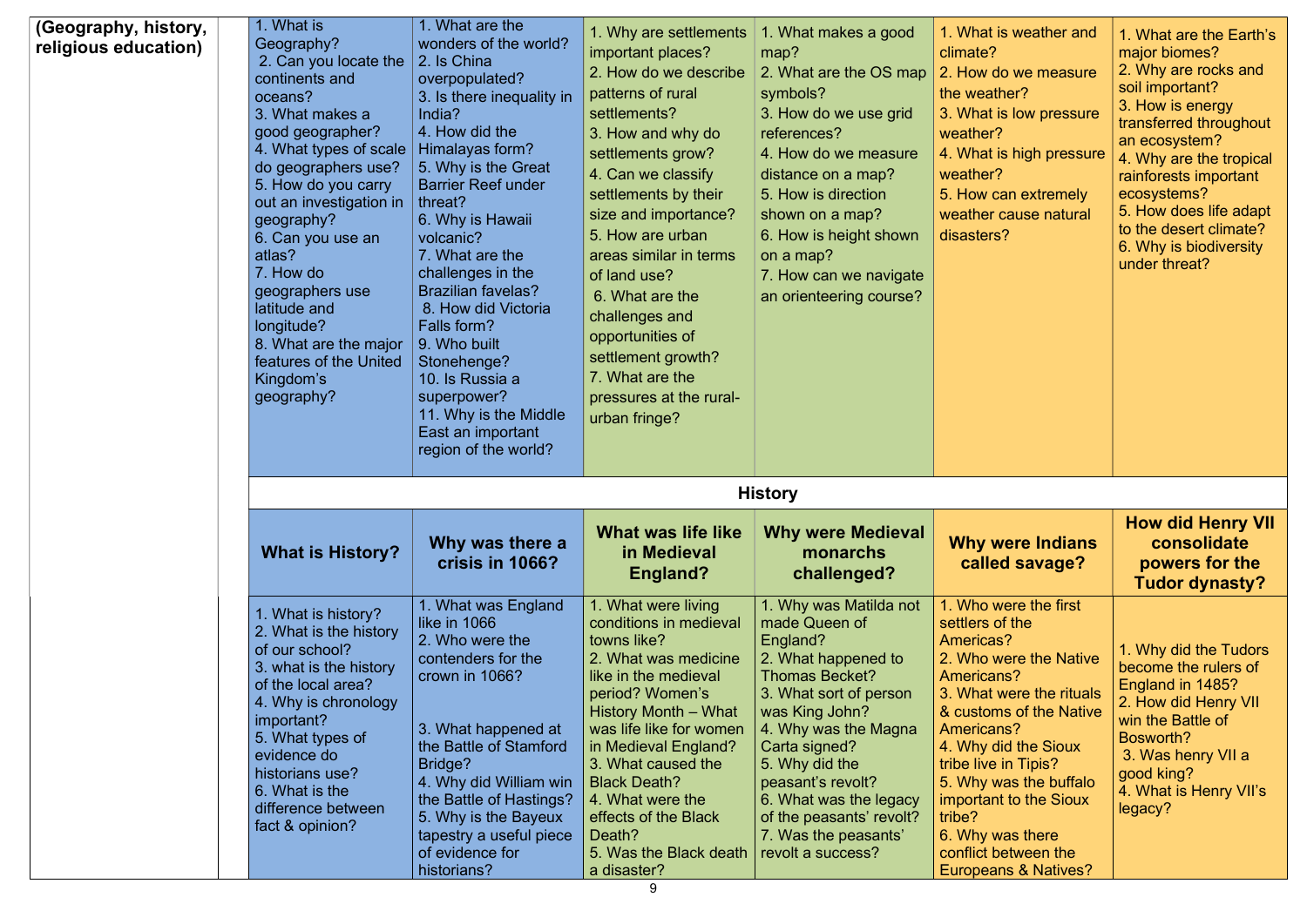|                                                                                                                                                                                                                                                                                                                   | 6. How did William<br>gain control of<br>England?<br>7. How did castles<br>develop?<br>8. How did the Feudal<br>system and Domesday<br>Book keep control?                                                                                                                                                                                    | <b>Black History Month</b><br>Why do we know so<br>little about Black<br>individuals in Medieval<br>Europe?                                                                                                                                                                      |                                                                                                                                                                                                                                                                                                                        | 7. What was the battle<br>of Little Bighorn?<br>8. Who were the key<br>individuals of the Native<br>Indian tribes?                                                                                 |                                                                                                                                                                                                                                                                          |  |
|-------------------------------------------------------------------------------------------------------------------------------------------------------------------------------------------------------------------------------------------------------------------------------------------------------------------|----------------------------------------------------------------------------------------------------------------------------------------------------------------------------------------------------------------------------------------------------------------------------------------------------------------------------------------------|----------------------------------------------------------------------------------------------------------------------------------------------------------------------------------------------------------------------------------------------------------------------------------|------------------------------------------------------------------------------------------------------------------------------------------------------------------------------------------------------------------------------------------------------------------------------------------------------------------------|----------------------------------------------------------------------------------------------------------------------------------------------------------------------------------------------------|--------------------------------------------------------------------------------------------------------------------------------------------------------------------------------------------------------------------------------------------------------------------------|--|
|                                                                                                                                                                                                                                                                                                                   |                                                                                                                                                                                                                                                                                                                                              |                                                                                                                                                                                                                                                                                  | <b>RELIGIOUS EDUCATION</b>                                                                                                                                                                                                                                                                                             |                                                                                                                                                                                                    |                                                                                                                                                                                                                                                                          |  |
|                                                                                                                                                                                                                                                                                                                   | <b>Christian Beliefs</b>                                                                                                                                                                                                                                                                                                                     |                                                                                                                                                                                                                                                                                  | <b>The Hindu Belief in God</b>                                                                                                                                                                                                                                                                                         | <b>Jewish Beliefs</b>                                                                                                                                                                              |                                                                                                                                                                                                                                                                          |  |
| Christian worship<br>The trinity<br>Creation<br>Incarnation<br>The life of Jesus<br>Jesus and salvation<br><b>Christian Pilgrimage</b><br><b>Life and Death</b>                                                                                                                                                   |                                                                                                                                                                                                                                                                                                                                              | <b>Main Beliefs</b><br><b>Hindu Gods &amp; Goddesses</b><br>Symbolism in Hinduism<br><b>Places of Worship</b><br><b>Festivals</b><br>Life after death                                                                                                                            |                                                                                                                                                                                                                                                                                                                        | The Nature of the Almighty<br><b>Main beliefs</b><br>The importance of Bar and Bat<br><b>The Messiah</b><br><b>Festivals</b><br>Life after death                                                   |                                                                                                                                                                                                                                                                          |  |
|                                                                                                                                                                                                                                                                                                                   |                                                                                                                                                                                                                                                                                                                                              |                                                                                                                                                                                                                                                                                  | <b>GEOGRAPHY</b>                                                                                                                                                                                                                                                                                                       |                                                                                                                                                                                                    |                                                                                                                                                                                                                                                                          |  |
| Why is important<br>to live<br>sustainably?                                                                                                                                                                                                                                                                       | <b>Studying a Newly</b><br><b>Emerging</b><br><b>Economy - Brazil</b>                                                                                                                                                                                                                                                                        | <b>How do rivers</b><br>shape our<br>landscape?                                                                                                                                                                                                                                  | Is there a global<br>population crisis?                                                                                                                                                                                                                                                                                | Why is tourism an<br>important industry?                                                                                                                                                           | Does money make<br>the world go<br>round?                                                                                                                                                                                                                                |  |
| . What is sustainable<br>development?<br>2. How can cities be<br>green?<br>3. Why is a loss of<br>biodiversity a<br>potential disaster?<br>4. How should we<br>generate energy?<br>5. What is the most<br>suitable form of<br>renewable energy for<br>different villages?<br>6. What are the<br>causes of climate | 1. Where is Brazil?<br>2. How diverse are<br><b>Brazil's physical</b><br>features?<br>3. What is life like in<br>Brazil?<br>4. How is Brazil's<br>population distributed?<br>5. How does Rio de<br>Janeiro differ from<br><b>Minas Gerais?</b><br>6. Why do people live<br>in favelas?<br>7. How did sport bring<br>conflict and opportunity | 1. How does water<br>travel around the<br>world?<br>2. What is a drainage<br>basin?<br>3. How do rivers wear<br>away the landscape?<br>4. Why are waterfalls<br>formed?<br>5. What landforms are<br>found in the middle<br>course?<br>6. How are floodplains<br>and levees made? | 1. How has population<br>changed over time?<br>2. Should we be<br>concerned about<br>population growth?<br>3. How do population<br>pyramids vary<br>depending on a<br>country's level of<br>development?<br>4. How useful is the<br><b>Demographic Transition</b><br>Model?<br>5. What is rural to urban<br>migration? | 1. Is tourism a force for<br>good or bad?<br>2. What are the impacts<br>of tourism in National<br>Parks?<br>3. How does Kenya<br>benefit from<br>international tourism?<br>4. What is eco-tourism? | 1. What is<br>globalisation?<br>2. What are the four<br>types of economic<br>activity?<br>3. What is the informal<br>economy?<br>4. What are food miles?<br>5. Why did Dilip change<br>his name to David?<br>6. Do TNCs bring<br>positives or negatives<br>to a country? |  |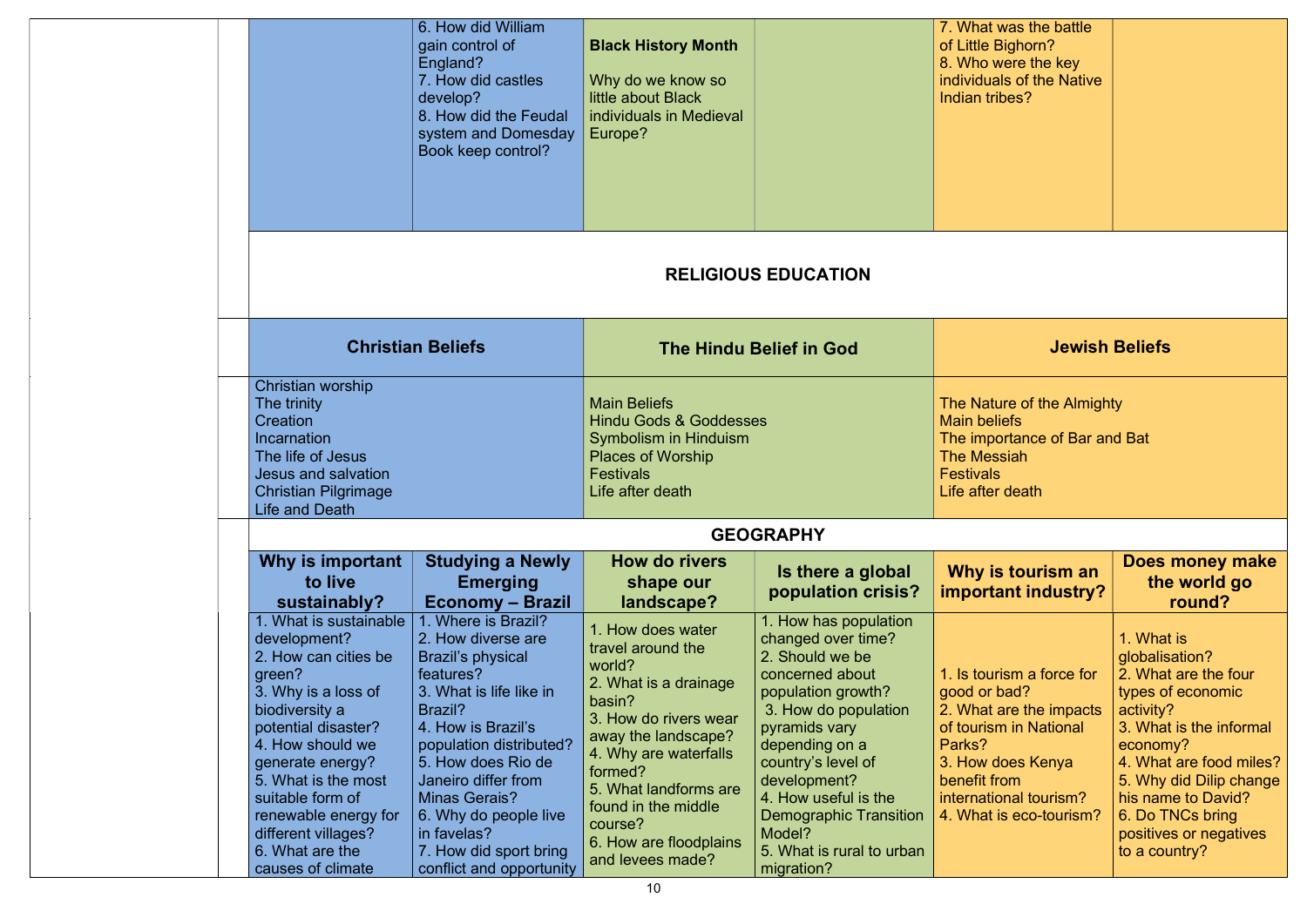| change?<br>7. What are the<br>impacts of climate<br>change?<br>8. How can we<br>reduce the risk of<br>climate change?                                                                                                                                                                                                                                                                                                                                                                                                                                                                                        | to Rio de Janeiro?<br>8. What is it like to live<br>in the rainforest?<br>9. Why is the leader of<br>the Kayapo tribe<br>crying?                                                                                                                                                                                                                                                                                                                                                                                                 | 7. What can we learn<br>from a flood<br>hydrograph?<br>8. What happened in<br>Boscastle in 2004?                                                                                                                                                                                                                                                         | 6. What were the<br>impacts of China's one<br>child policy?<br>7. What happened to<br>the inhabitants of Easter<br>Island?                                                                                                                                                                                                                                                                          |                                                                                                                                                                                                                                                                                                                  |                                                                                                                                                                                                                                                                                                                   |
|--------------------------------------------------------------------------------------------------------------------------------------------------------------------------------------------------------------------------------------------------------------------------------------------------------------------------------------------------------------------------------------------------------------------------------------------------------------------------------------------------------------------------------------------------------------------------------------------------------------|----------------------------------------------------------------------------------------------------------------------------------------------------------------------------------------------------------------------------------------------------------------------------------------------------------------------------------------------------------------------------------------------------------------------------------------------------------------------------------------------------------------------------------|----------------------------------------------------------------------------------------------------------------------------------------------------------------------------------------------------------------------------------------------------------------------------------------------------------------------------------------------------------|-----------------------------------------------------------------------------------------------------------------------------------------------------------------------------------------------------------------------------------------------------------------------------------------------------------------------------------------------------------------------------------------------------|------------------------------------------------------------------------------------------------------------------------------------------------------------------------------------------------------------------------------------------------------------------------------------------------------------------|-------------------------------------------------------------------------------------------------------------------------------------------------------------------------------------------------------------------------------------------------------------------------------------------------------------------|
|                                                                                                                                                                                                                                                                                                                                                                                                                                                                                                                                                                                                              |                                                                                                                                                                                                                                                                                                                                                                                                                                                                                                                                  |                                                                                                                                                                                                                                                                                                                                                          | <b>HISTORY</b>                                                                                                                                                                                                                                                                                                                                                                                      |                                                                                                                                                                                                                                                                                                                  |                                                                                                                                                                                                                                                                                                                   |
| Did the<br><b>Renaissance</b><br>transform<br>Europe?                                                                                                                                                                                                                                                                                                                                                                                                                                                                                                                                                        | <b>Was Elizabeth a</b><br>successful ruler?                                                                                                                                                                                                                                                                                                                                                                                                                                                                                      | Why was the world<br>turned upside<br>down?                                                                                                                                                                                                                                                                                                              | How did the<br><b>Industrial</b><br><b>Revolution change</b><br>the world?                                                                                                                                                                                                                                                                                                                          | What impact did the<br><b>British Empire have</b><br>on its colonies?                                                                                                                                                                                                                                            | Why was WW1<br>considered to be<br>the war to end all<br>wars?                                                                                                                                                                                                                                                    |
| 1. Why did the Tudors<br>become the rulers of<br>England in 1485?<br>2. Was Henry VII a<br>good king?<br>3. Why was there a<br>Reformation?<br>4. What problems did<br>Henry VIII have by<br>1530?<br>5. Why were the<br>monasteries<br>important to many<br>different people in<br>Tudor times?<br>6. Why did Henry VIII<br>dissolve the<br>monasteries?<br>7. How did Edward VI<br>change the Church of<br>England?<br>8. Was Mary bloody<br>or misunderstood?<br>9. What<br>developments were<br>made during the<br>renaissance?<br><b>Black History</b><br><b>Month</b><br>Who were the Black<br>Tudors? | 1. What problems did<br>Elizabeth face on<br>becoming Queen of<br>England in 1558?<br>2. Why didn't Elizabeth<br>marry?<br>3. How did Elizabeth<br>deal with the problem<br>of Mary Queen of<br>Scots?<br>4. Why did the Spanish<br>Armada fail in 1588?<br>5. How did Elizabeth<br>deal the problem of the<br>poor?<br>6. How different were<br>the lives of the rich and<br>poor in Elizabethan<br>England?<br>7. What can we learn<br>from the portraits of<br>Elizabeth?<br>8. Why was<br>Elizabethan theatre so<br>popular? | 1. Who held power in<br>the 17th Century?<br>2. Who made up the<br>two armies in the Civil<br>War?<br>3. Why did the<br>Parliamentarians win?<br>4. Why was Charles<br>executed?<br>5. Who was Thomas<br>Cromwell?<br>6. Why did England<br>appoint a King again?<br><b>Women's History</b><br><b>Month</b><br>How were women<br>involved in the English | 1. How did Britain<br>change between 1500-<br>1750?<br>2. What were the living<br>conditions in industrial<br>towns?<br>3. Why were factories<br>dangerous places to<br>work in?<br>4. What forms of<br>punishment were used<br>in industrial towns?<br>5. How did transport<br>develop during the<br>industrial revolution?<br>6. How did Britain's<br>Empire assist the<br>industrial revolution? | 1. What was the British<br>Empire?<br>2. What is slavery?<br>3. How did the Trade<br><b>Triangular system</b><br>work?<br>4. How were slaves<br>captured & transported<br>5. What was lifelike on<br>the Plantations?<br>6. Why was slave Trade<br>abolished?<br>7. What was the<br><b>Underground Railroad?</b> | 1. What were the<br>causes of WWI?<br>2. How did the Alliance<br>system lead to WWI?<br>3. Why was Franz<br>Ferdinand<br>assassinated?<br>4. Why did so many<br>volunteer?<br>5. What was life like in<br>the trenches?<br>6. What weapons were<br>used during WWI?<br>7. How did the war<br>affect the soldiers? |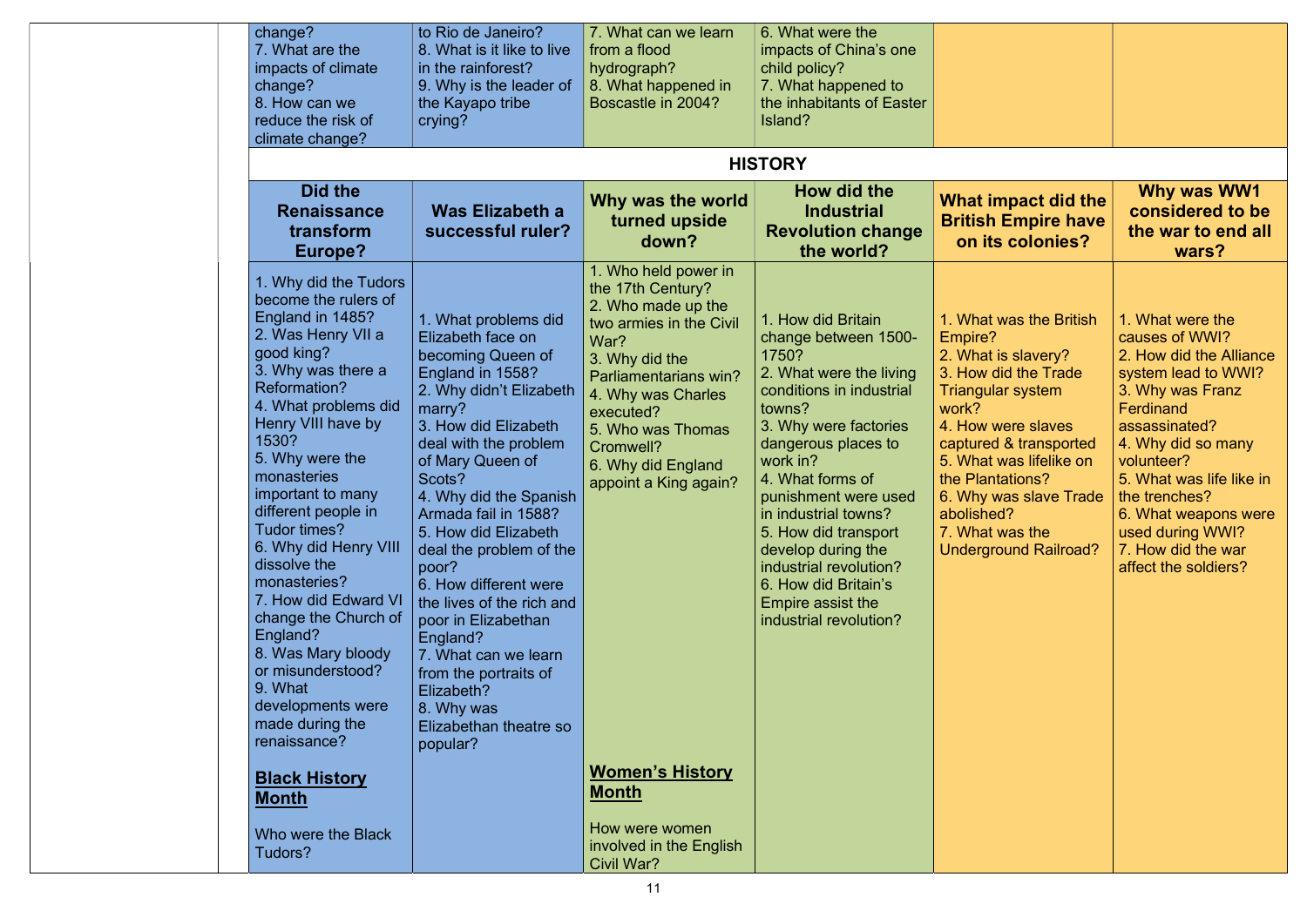|   | <b>RELIGIOUS EDUCAITON</b>                                                                                                                                                                                                                                                                                                                                                                                                                                |                                                                                                                                                                                                                                                                                                                                                                                                                                      |                                                                                                                                                                                                                                                                                                                                                                                                                                                                                            |                                                                                                                                                                                                                                                                                     |                                                                                                                                                                                                                                                                     |                                                                                                                                                                                                                                                                                                             |  |  |
|---|-----------------------------------------------------------------------------------------------------------------------------------------------------------------------------------------------------------------------------------------------------------------------------------------------------------------------------------------------------------------------------------------------------------------------------------------------------------|--------------------------------------------------------------------------------------------------------------------------------------------------------------------------------------------------------------------------------------------------------------------------------------------------------------------------------------------------------------------------------------------------------------------------------------|--------------------------------------------------------------------------------------------------------------------------------------------------------------------------------------------------------------------------------------------------------------------------------------------------------------------------------------------------------------------------------------------------------------------------------------------------------------------------------------------|-------------------------------------------------------------------------------------------------------------------------------------------------------------------------------------------------------------------------------------------------------------------------------------|---------------------------------------------------------------------------------------------------------------------------------------------------------------------------------------------------------------------------------------------------------------------|-------------------------------------------------------------------------------------------------------------------------------------------------------------------------------------------------------------------------------------------------------------------------------------------------------------|--|--|
|   |                                                                                                                                                                                                                                                                                                                                                                                                                                                           | <b>Religious founders</b>                                                                                                                                                                                                                                                                                                                                                                                                            |                                                                                                                                                                                                                                                                                                                                                                                                                                                                                            | <b>The Five Pillars of Islam</b>                                                                                                                                                                                                                                                    |                                                                                                                                                                                                                                                                     | The Life of a Buddha                                                                                                                                                                                                                                                                                        |  |  |
|   | Jesus' son of God<br>Jesus miracle or myth<br><b>Prophet Muhammed</b><br>The revelation of the Qur'an<br>The prophet Abraham - Jewish<br>The Life Buddha                                                                                                                                                                                                                                                                                                  |                                                                                                                                                                                                                                                                                                                                                                                                                                      | Islamic beliefs and teaching<br><b>Islamic Prayer</b><br><b>Islamic charity</b><br><b>Tawhid &amp; Shirk</b><br>The Qur'an, Islamic prayer<br>Places of worship<br>Festivals Life after death.                                                                                                                                                                                                                                                                                             |                                                                                                                                                                                                                                                                                     | The birth of the Buddha<br><b>Buddhist life</b><br><b>Buddhas Teaching</b><br>The four Sights<br>The Enlightenment of the Buddha<br>Places of worship<br>Festivals Life after death.                                                                                |                                                                                                                                                                                                                                                                                                             |  |  |
|   |                                                                                                                                                                                                                                                                                                                                                                                                                                                           |                                                                                                                                                                                                                                                                                                                                                                                                                                      |                                                                                                                                                                                                                                                                                                                                                                                                                                                                                            | <b>GEOGRAPHY</b>                                                                                                                                                                                                                                                                    |                                                                                                                                                                                                                                                                     |                                                                                                                                                                                                                                                                                                             |  |  |
|   | <b>What are living</b><br>standards like in<br>different<br>countries around<br>the world?                                                                                                                                                                                                                                                                                                                                                                | The study of plate<br><b>tectonics</b>                                                                                                                                                                                                                                                                                                                                                                                               | <b>Polar regions and</b><br>climate change                                                                                                                                                                                                                                                                                                                                                                                                                                                 | What do we find at<br>the coast?                                                                                                                                                                                                                                                    | <b>The Geography of</b><br><b>Crime</b>                                                                                                                                                                                                                             | <b>Asian Study -</b><br><b>Japan</b>                                                                                                                                                                                                                                                                        |  |  |
| 9 | 1. What is global<br>development and how<br>is it measured?<br>2. How can<br>development<br>indicators help us<br>compare countries?<br>3. What was the<br>Brandt line and how<br>did it map<br>development around<br>the world?<br>4. How does<br>employment link to<br>development?<br>5. Why is trade<br>unfair?<br>6. Is Kenya a HIC or<br>LIC?<br>7. What is poverty?<br>8. How do diseases<br>affect a country's<br>development?<br>9. What is aid? | 1. What causes<br>earthquakes and<br>volcanoes?<br>2. Why was the Mount<br>Pele eruption so<br>deadly?<br>3. What happens when<br>two tectonic plates<br>meet?<br>4. How do hazards<br>vary at different plate<br>margins?<br>5. What are the<br>different types of<br>volcanoes?<br>6. Why was<br>Eyjafjallajökull a<br>memorable eruption?<br>7. Could the Chinese<br>earthquake of 2008 be<br>prevented?<br>8. What is a tsunami? | 1. What is the<br>difference between the<br>Arctic and the<br>Antarctic?<br>2. Who was Captain<br>Scott?<br>3. Who owns<br>Antarctica?<br>4. Why are the<br>ecosystems unique in<br>the polar regions?<br>5. How do the polar<br>regions change<br>throughout the course<br>of the year?<br>6. What is the<br>evidence for ice ages?<br>7. How do glaciers<br>shape the landscape?<br>8. Why do tourists visit<br>Antarctica?<br>9. What does the<br>future hold for the polar<br>regions? | 1. What are the two<br>types of waves?<br>2. What are the main<br>coastal processes?<br>3. How does erosion<br>create sea stacks?<br>4. What is a spit?<br>5. How can we protect<br>properties at the coast?<br>6. Why is Holderness<br>the fastest eroding<br>coastline in Europe? | 1. What are the links<br>between crime and<br>geography?<br>2. How can GIS help<br>solve crimes?<br>3. What are the impacts<br>of crime on the victim,<br>offender, and the wider<br>public?<br>4. What is the<br>geography of the<br>international drugs<br>trade? | 1. What makes Japan<br>special?<br>2. What is Japan's<br>physical geography?<br>3. What makes<br>Japanese culture so<br>unique?<br>4. Why is population<br>declining in Japan?<br>5. What happened in<br>the Japan Tsunami?<br>6. Is Japan the most<br>technologically<br>advanced country in<br>the world? |  |  |
|   |                                                                                                                                                                                                                                                                                                                                                                                                                                                           |                                                                                                                                                                                                                                                                                                                                                                                                                                      |                                                                                                                                                                                                                                                                                                                                                                                                                                                                                            | <b>History</b>                                                                                                                                                                                                                                                                      |                                                                                                                                                                                                                                                                     |                                                                                                                                                                                                                                                                                                             |  |  |
|   | What did the<br>public think of                                                                                                                                                                                                                                                                                                                                                                                                                           | What is the human<br>cost of war?                                                                                                                                                                                                                                                                                                                                                                                                    | <b>Women's History</b><br><b>Month - What was</b>                                                                                                                                                                                                                                                                                                                                                                                                                                          | Why did the USSR<br>& USA enter a Cold<br>war?                                                                                                                                                                                                                                      | <b>How effective was</b><br>nonviolence during                                                                                                                                                                                                                      | What happened in<br>the 20th and 21st<br>century?                                                                                                                                                                                                                                                           |  |  |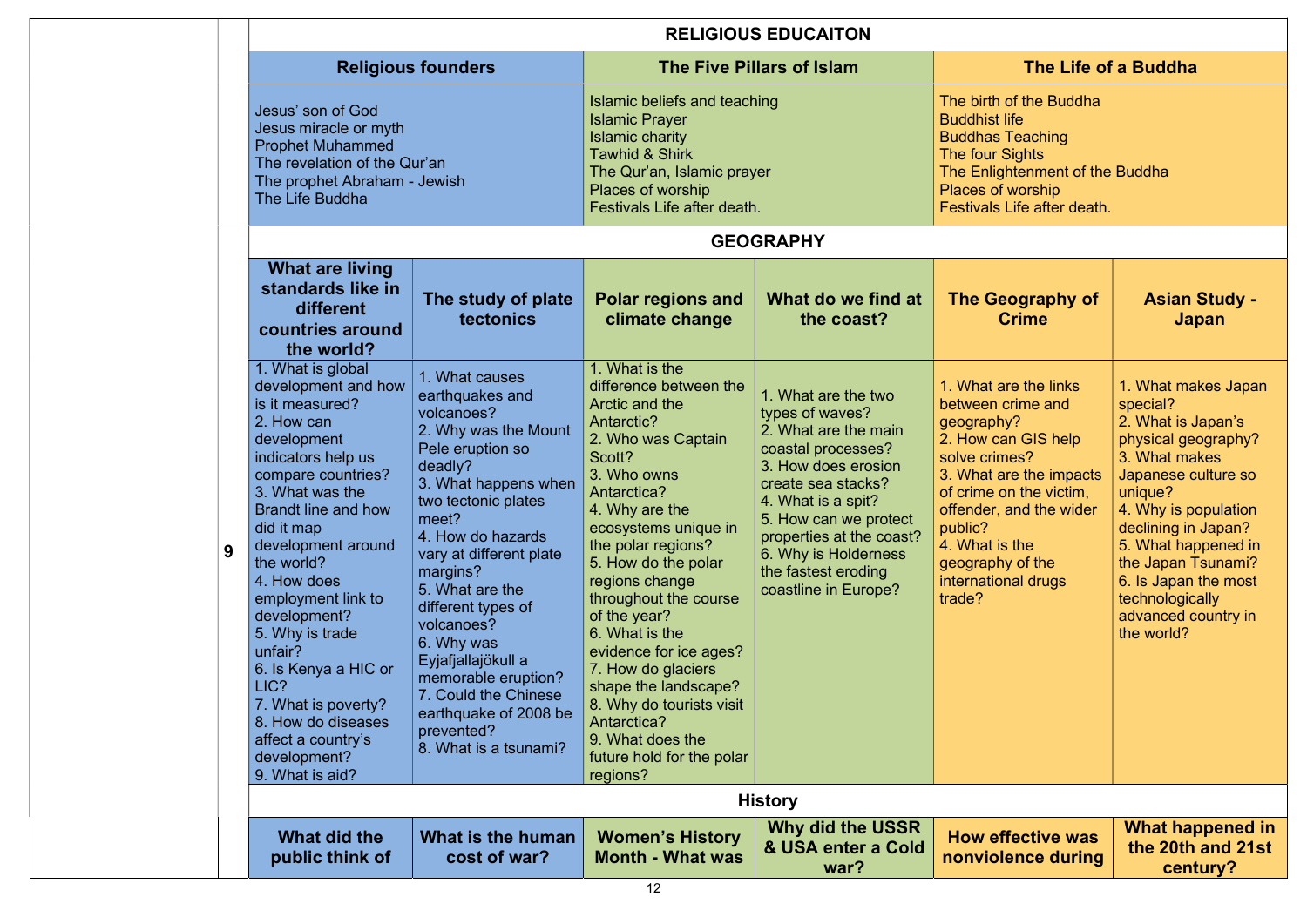| <b>Hitler before</b><br>WWII?                                                                                                                                                                                                                                                                                                                                                                                                                                                                                                                                                                                                                                                                                                                                                    |                                                                                                                                                                                                                                                                                                                                                                                                                                 | the role of women<br>in WWII?                                                                                                                                                                                                                                                                                                                         |                                                                                                                                                                                                                                                                                                                                                                                                        | the Civil rights<br>movement?                                                                                                                                                                                                                                                                                                                                                                                                                                                                            |                                                                                                                                                                                                                                                                                      |
|----------------------------------------------------------------------------------------------------------------------------------------------------------------------------------------------------------------------------------------------------------------------------------------------------------------------------------------------------------------------------------------------------------------------------------------------------------------------------------------------------------------------------------------------------------------------------------------------------------------------------------------------------------------------------------------------------------------------------------------------------------------------------------|---------------------------------------------------------------------------------------------------------------------------------------------------------------------------------------------------------------------------------------------------------------------------------------------------------------------------------------------------------------------------------------------------------------------------------|-------------------------------------------------------------------------------------------------------------------------------------------------------------------------------------------------------------------------------------------------------------------------------------------------------------------------------------------------------|--------------------------------------------------------------------------------------------------------------------------------------------------------------------------------------------------------------------------------------------------------------------------------------------------------------------------------------------------------------------------------------------------------|----------------------------------------------------------------------------------------------------------------------------------------------------------------------------------------------------------------------------------------------------------------------------------------------------------------------------------------------------------------------------------------------------------------------------------------------------------------------------------------------------------|--------------------------------------------------------------------------------------------------------------------------------------------------------------------------------------------------------------------------------------------------------------------------------------|
| 1. Why did Germans<br>dislike the Treaty of<br>Versailles?<br>2. What were the<br>early challenges to<br>the Weimar Republic?<br>3. Was there<br>happiness in the<br>1920s?<br>4. How did<br>Stresemann help<br>Germany recover?<br>5. What were the<br>policies of the Nazi<br>Party?<br>6. Black History<br>Month What was it<br>like to be black in<br>Nazi Germany?<br>7. What were the<br>consequences of the<br><b>Munich Putsch?</b><br>8. How did Hitler<br>consolidate his<br>power?<br>9. How did Hitler use<br>propaganda to help<br>him control Germany?<br>10. How did Hitler use<br>terror to help him<br>control Germany?<br>11. What methods did<br>the Nazis use to<br>maintain control of<br>Germany<br>12. How did Hitler<br>become the leader of<br>Germany? | 1. What is Anti-<br>Semitism?<br>2. How did the<br>experience of the Jews<br>change?<br>3. What was life like in<br>the Warsaw ghetto?<br>4. What was the final<br>solution?<br>5. What was life like in<br>a concentration camp?<br>6. What happened<br>when people found out<br>about the Holocaust?<br>7. Why is it important<br>to learn about the<br>Holocaust?<br>8. How did Britain<br>strike back against the<br>Nazis? | 1. Who was Winston<br>Churchill?<br>2. Dunkirk - Triumph<br>or disaster?<br>3. What happened at<br>the Battle of Britain?<br>4. What was it like to<br>live during the Blitz?<br>5. Where the British<br>right to bomb<br>Dresden?<br>6. What happened in<br>the Battle of the<br>Atlantic?<br>7. What is D-Day?<br>8. What happened at<br>Hiroshima? | 1. What were the<br>causes of the Cold war?<br>2. What happened at<br>the Yalta and Potsdam<br>conferences?<br>3. What was the Iron<br>Curtain?<br>4. How did the Berlin<br><b>Blockade increase</b><br>tensions?<br>5. How did NATO and<br>conflict in Korea<br>increase tensions?<br>6. What were the effects<br>of Hiroshima on the<br>Cold War?<br>7. What was the Cuban<br><b>Missile Crisis?</b> | 1. Why was there a Civil<br>War in USA?<br>2. What were the Jim<br>Crow Laws?<br>3. Is it possible to be<br>separate but equal?<br>4. What happened in<br>Little Rock?<br>5. Was the murder of<br><b>Emmett Till a turning</b><br>point?<br>6. Why was Rosa Parks<br>significant?<br>7. Does Martin Luther<br>King deserve to be<br>called a great man?<br>8. What was the<br>significance of the<br><b>Greensboro sit-ins?</b><br>9. Who were the<br>important leaders of the<br>civil rights movement? | 1. Why was Warrington<br>bombed?<br>2. What happened on<br>9/11?<br>3. What were the<br>consequences of 9/11?<br>4. Why was there a war<br>in Syria?<br>5. What happened in<br>the Manchester attack?<br>6. What is 'fake news'?<br>7. How did the corona<br>virus change our lives? |
|                                                                                                                                                                                                                                                                                                                                                                                                                                                                                                                                                                                                                                                                                                                                                                                  |                                                                                                                                                                                                                                                                                                                                                                                                                                 |                                                                                                                                                                                                                                                                                                                                                       | <b>RELIGIOUS EDUCATION</b>                                                                                                                                                                                                                                                                                                                                                                             |                                                                                                                                                                                                                                                                                                                                                                                                                                                                                                          |                                                                                                                                                                                                                                                                                      |
|                                                                                                                                                                                                                                                                                                                                                                                                                                                                                                                                                                                                                                                                                                                                                                                  | <b>Religion, Peace and Conflict</b>                                                                                                                                                                                                                                                                                                                                                                                             |                                                                                                                                                                                                                                                                                                                                                       | <b>Religion &amp; Social Justice</b>                                                                                                                                                                                                                                                                                                                                                                   | <b>Religion, Relationships &amp; family life</b>                                                                                                                                                                                                                                                                                                                                                                                                                                                         |                                                                                                                                                                                                                                                                                      |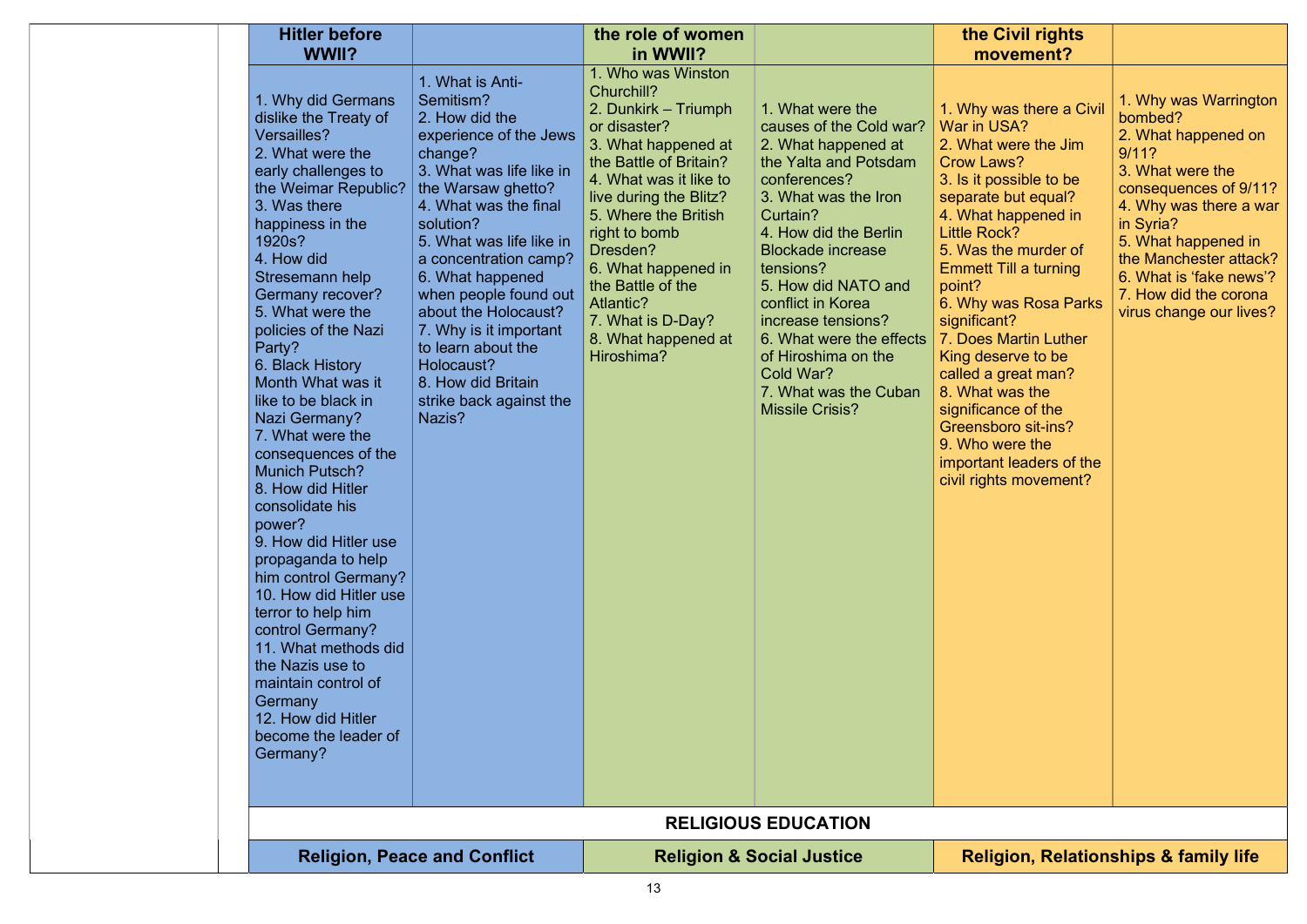|                                                       | Religious work for peace<br>Causes of war<br><b>The United Nations</b><br>Causes of war<br><b>Bullying</b><br><b>Terrorism</b><br>Forgiveness & Reconciliation. |                                                                                                      | Prejudice, discrimination & human rights.<br><b>Gender equality</b><br>cause & effect of poverty<br>Racism<br>charity                               |                                                                                         | Compare family life in different religions<br>when does life begin?<br>marriage<br>same sex marriage<br>sex outside of marriage<br>religion and contraception                       |                                                                                                                               |
|-------------------------------------------------------|-----------------------------------------------------------------------------------------------------------------------------------------------------------------|------------------------------------------------------------------------------------------------------|-----------------------------------------------------------------------------------------------------------------------------------------------------|-----------------------------------------------------------------------------------------|-------------------------------------------------------------------------------------------------------------------------------------------------------------------------------------|-------------------------------------------------------------------------------------------------------------------------------|
|                                                       |                                                                                                                                                                 |                                                                                                      |                                                                                                                                                     | <b>KEY STAGE 3</b>                                                                      |                                                                                                                                                                                     |                                                                                                                               |
|                                                       |                                                                                                                                                                 | <b>TERM1</b>                                                                                         |                                                                                                                                                     | <b>TERM 2</b>                                                                           |                                                                                                                                                                                     | <b>TERM 3</b>                                                                                                                 |
|                                                       | <b>Exploring Types of</b><br><b>Training (Circuit)</b>                                                                                                          | <b>Fitness-Exploring</b><br><b>Types of Training</b><br>(Interval)                                   | <b>FITNESS - Exploring</b><br><b>Types of Training</b><br>(Continuous)                                                                              | <b>FITNESS- Exploring</b><br><b>Types of Training</b><br>(Speed)                        | <b>FITNESS - Exploring</b><br><b>Types of Training</b><br>(Plyometric)                                                                                                              | <b>FITNESS - Exploring</b><br><b>Types of Training</b><br>(Fartlek)                                                           |
|                                                       | <b>Swimming</b>                                                                                                                                                 | <b>Rugby</b>                                                                                         | <b>Netball</b>                                                                                                                                      | <b>Football</b>                                                                         | <b>Tennis</b>                                                                                                                                                                       | <b>Rounders</b>                                                                                                               |
| $\overline{7}$<br><b>PHYSICAL</b><br><b>EDUCATION</b> | -Learn to Swim<br>-Learn new strokes<br>-Time swimming<br>-Races<br>-Relays                                                                                     | -Ball Handling<br>-Passing and receiving<br>-Tackling<br>-Maul<br>-Rucking<br>-Kicking<br>-Game play | -Basic rules<br>-Passing<br>-Attacking<br>-Footwork<br>-Shooting<br>-Defending<br>-Centre pass<br>-Horizontal Banding<br>-Backline pass<br>-Matches | -Dribbling<br>-Passing<br>-shooting<br>-Turning<br>-Possession<br>-Position<br>-Matches | -Grip Technique<br>-Timing and Striking<br>-Forehand<br>-Backhand<br>-Mini Games<br>-Serve<br>-Diagonal Play<br>-Lob Shots<br>-Overhead Smash<br>-Drop Shot<br>-Singles<br>-Doubles | -Fielding skills<br>-Batting<br>-Bowling Techniques<br>-Barrier Techniques<br>-Officiating<br>-Batting and Feilding<br>-match |
|                                                       | <b>FITNESS - Exercise</b><br><b>Intensities</b>                                                                                                                 | <b>FITNESS - Exercise</b><br><b>Intensities</b>                                                      | <b>FITNESS -</b><br><b>Components of</b><br><b>Fitness</b>                                                                                          | <b>FITNESS -</b><br><b>Components of</b><br><b>Fitness</b>                              | <b>FITNESS - How fit are</b><br>you? (Testing)                                                                                                                                      | <b>FITNESS - How fit are</b><br>you? (Testing)                                                                                |
|                                                       | <b>HANDBALL</b>                                                                                                                                                 | <b>BADMINTON</b>                                                                                     | <b>GYMNASTICS</b>                                                                                                                                   | <b>FOOTBALL</b>                                                                         | <b>ATHLETICS</b><br><b>Running</b>                                                                                                                                                  | <b>ORIENTEERING</b>                                                                                                           |
| 8                                                     | -Receiving the ball<br>-Passing<br>-Possession<br>-shooting the ball<br>-Goalkeeper                                                                             | -The court<br>-Serving<br>-Scoring<br>-Lets<br>-Racquets                                             | -Acrobatic gymnastics<br>-Artistic gymnastics<br>-Floor exercise<br>-Trampolining<br>-Tournament                                                    | -Dribbling<br>-Passing<br>-shooting<br>-Turning<br>-Possession                          | -To control running pace<br>over a range of<br>distances.<br>-Long / middle Distance<br>-Endurance Running                                                                          | -Map<br>-Courses<br>-Ability-based courses<br>-Safety<br>-Personal clothing                                                   |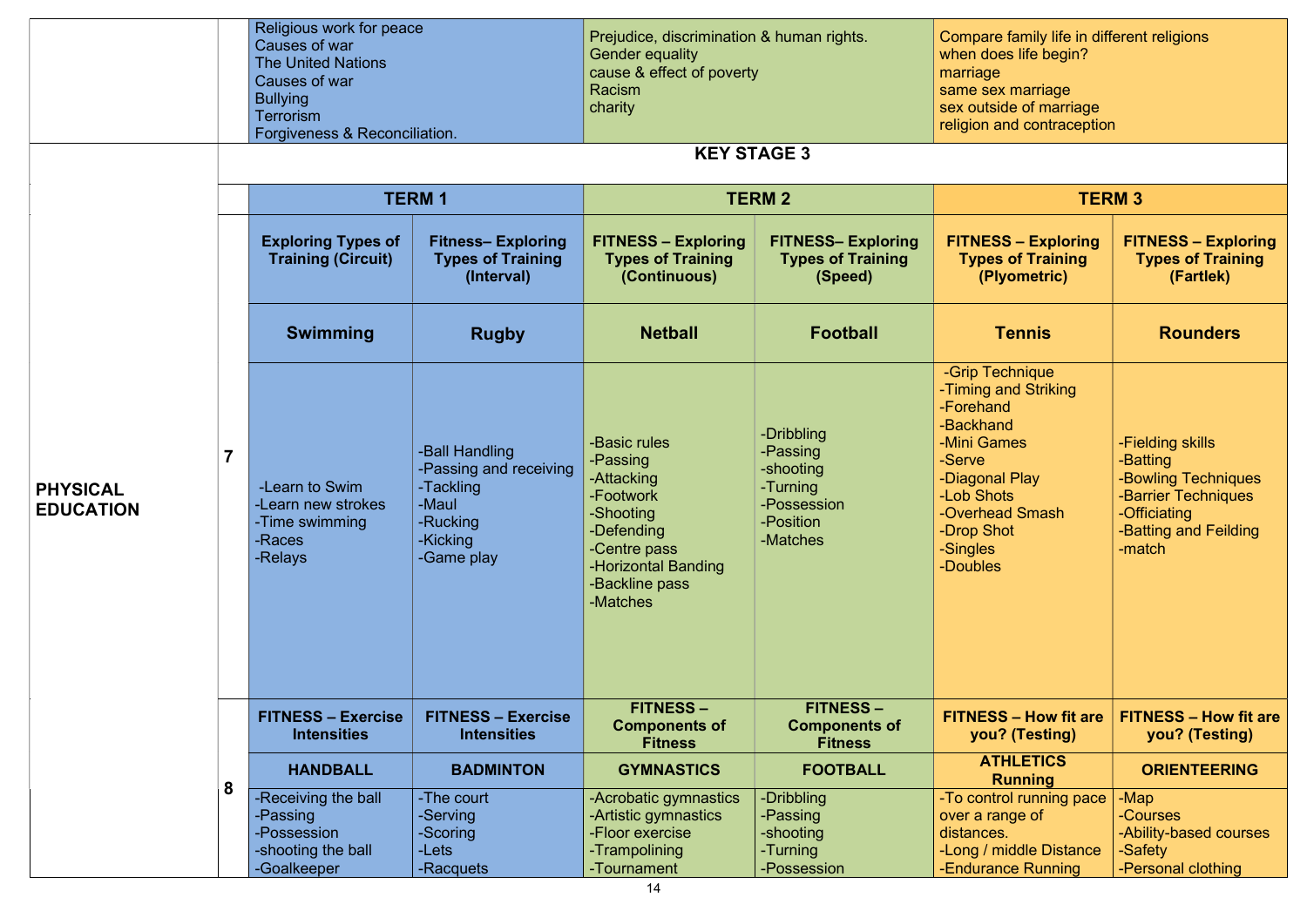|                              | -Throw-off<br>-Throw-in                                                                                                                                                                                                                                                                                 | -Shuttlecock                                                                                                                                                                                               |                                                                                                                                                                            | -Position<br>-Matches                                                                                | -Spirit<br>-Relay                                                                                                    | -Competing on a<br>course                                                                                                                                                       |
|------------------------------|---------------------------------------------------------------------------------------------------------------------------------------------------------------------------------------------------------------------------------------------------------------------------------------------------------|------------------------------------------------------------------------------------------------------------------------------------------------------------------------------------------------------------|----------------------------------------------------------------------------------------------------------------------------------------------------------------------------|------------------------------------------------------------------------------------------------------|----------------------------------------------------------------------------------------------------------------------|---------------------------------------------------------------------------------------------------------------------------------------------------------------------------------|
|                              | <b>FITNESS -</b><br>Designing a<br>programme                                                                                                                                                                                                                                                            | <b>FITNESS -</b><br>Designing a<br>programme                                                                                                                                                               | <b>FITNESS -</b><br>Implementing a<br>programme                                                                                                                            | <b>FITNESS –</b><br>Implementing a<br>programme                                                      | <b>LEADERSHIP</b>                                                                                                    | <b>LEADERSHIP</b>                                                                                                                                                               |
|                              | <b>Basketball</b>                                                                                                                                                                                                                                                                                       | <b>Volleyball</b>                                                                                                                                                                                          | <b>Hockey</b>                                                                                                                                                              | <b>Badminton</b>                                                                                     | <b>Athletics</b>                                                                                                     | <b>Cricket</b>                                                                                                                                                                  |
| 9                            | -Rules and<br>regulations<br>-Rules<br>-Position<br>-Shooting<br>-Rebound<br>-Passing<br>-Dribbling<br>-Blocking<br>-Game                                                                                                                                                                               | -Set Shot<br>-Dig Shot<br>-Underarm Serve<br>-Spike Shot<br>-Three Touches<br>-Matches                                                                                                                     | -Dribbling<br>-Strike and stop<br>-Push pass<br>-Indian Dribbling<br>-Block Tackle<br>-Shooting<br>-Flicks<br>-Jab tackle<br>-Revers Sweep<br>-Goal keeping<br>-Match play | -The court<br>-Serving<br>-Scoring<br>-Lets<br>-Racquets<br>-Shuttlecock                             | -Shout Put<br>-Discus<br>-Long Jump<br>-Triple jump                                                                  | -Match structure and<br>closure<br>-Equipment<br>-Clothing<br>-Fielding<br>-Bowling and dismissal<br>-Batting, runs and<br>extras<br>-Umpires and scorers<br>-Innings<br>-Overs |
|                              |                                                                                                                                                                                                                                                                                                         |                                                                                                                                                                                                            | <b>KEY STAGE 3</b>                                                                                                                                                         |                                                                                                      |                                                                                                                      |                                                                                                                                                                                 |
| <b>SUBJECT AREA</b>          |                                                                                                                                                                                                                                                                                                         | <b>TERM1</b>                                                                                                                                                                                               |                                                                                                                                                                            | <b>TERM 2</b>                                                                                        |                                                                                                                      | <b>TERM 3</b>                                                                                                                                                                   |
| $\overline{7}$<br><b>ART</b> | How to use<br>equipment.<br><b>Tonal ladder</b><br>Monochrome ladder<br>Mark making and<br>tests in sketchbooks<br><b>Creating texture</b><br><b>Henry Moore Artist</b><br>Sheep in Pen<br><b>Graphite Halloween.</b><br>Remembrance-Fabric<br>Poppy making for<br>whole school dress.<br>Observational | <b>Henry Moore inspired</b><br>clay Sarah Graham<br>Research<br>Doughnut drawing.<br>Design a Christmas<br>image-KS3 competition<br>Refinement of work,<br>recap on skills learnt.<br>Self-Assessment grid | <b>Colour Wheel Colour</b><br>mixing Scale using grid<br>Hot and cold colours<br>Yoayoi Kusama<br>response Kandinsky<br>expressionism.<br>Card sculpture                   | Blending, tints and<br>tones Dry Mono print-<br>birds-text<br>KS3 competition-<br>design for Easter. | <b>Complimentary colours</b><br><b>Observational bottles</b><br><b>Michael Craig Martin</b><br>Positive and negative | <b>Final piece</b><br>development from skills<br>used, create group final<br>piece for the dining hall.<br>Evaluate, Refine,<br>enhance.                                        |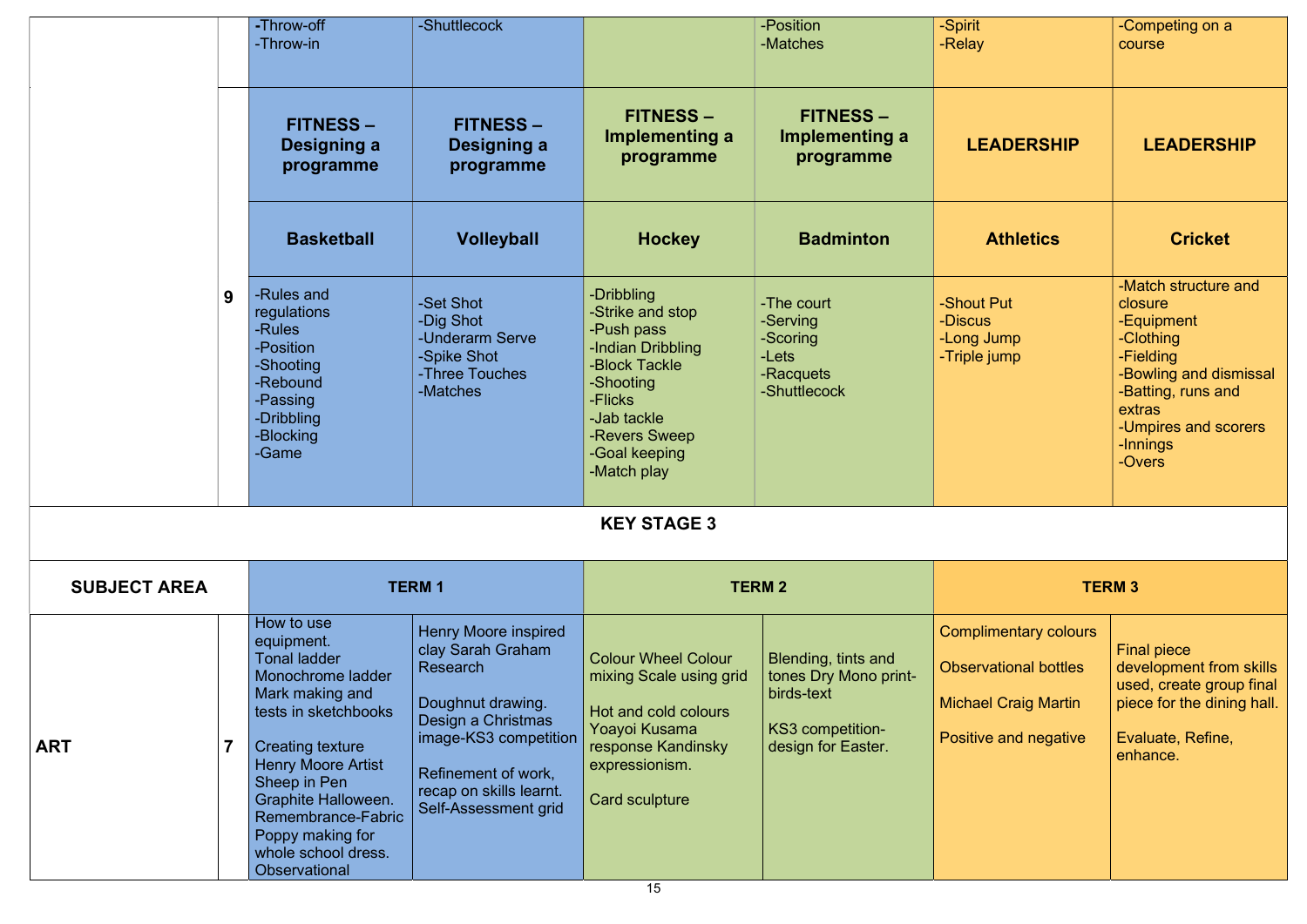|   | Drawing using grid<br>technique                                                                                                                                                                                                                                                                                                 |                                                                                                                                                                                                                                                                           |                                                                                                                                                                                                                                                                                                                                              |                                                                                                                                                                                                                                                |                                                                                                                                                                                       |                                                                                                                                                                              |
|---|---------------------------------------------------------------------------------------------------------------------------------------------------------------------------------------------------------------------------------------------------------------------------------------------------------------------------------|---------------------------------------------------------------------------------------------------------------------------------------------------------------------------------------------------------------------------------------------------------------------------|----------------------------------------------------------------------------------------------------------------------------------------------------------------------------------------------------------------------------------------------------------------------------------------------------------------------------------------------|------------------------------------------------------------------------------------------------------------------------------------------------------------------------------------------------------------------------------------------------|---------------------------------------------------------------------------------------------------------------------------------------------------------------------------------------|------------------------------------------------------------------------------------------------------------------------------------------------------------------------------|
| 8 | Title page on Day of<br>the dead. Skeleton<br><b>Mark making Marigold</b><br>tonal drawing.<br>Tonal ladder recap.<br>Collage of skull. Frid<br>Kahlo research<br>Inspired drawing<br>work, recap.                                                                                                                              | Remembrance recap<br>of work in year 7 dress<br>Design a Christmas<br>image-KS3<br>competition.<br>Final outcome finished,<br>evaluate. Refinement<br>of sketchbook.                                                                                                      | Insect Title page using<br>collage technique in<br>style of artist.<br><b>Research insects-add</b><br>facts to title page.<br>Look at details in<br>insects from boxes.<br><b>Eugene Seguy artist</b><br>research and drawing<br>Mixed media insect<br>Zentangle insect.<br>Symmetry bug image<br>using colour pencil.<br>Learning Keywords. | Symmetry, detail and<br>water colour focus.<br>Scarab beetle<br>research.<br><b>Clay piece Sgrafitto</b><br>piece.<br>Dry mono print<br>printing.                                                                                              | KS3 competition-design<br>for Easter.<br><b>Aboriginal Art research</b><br>Mixed media aboriginal<br>painting Testing of<br>various painting medias                                   | Landscapes and maps-<br>title page Foreground,<br>middle ground,<br>background<br><b>Landscape drawing Bob</b><br><b>Ross Style painting</b>                                 |
| 9 | How to use<br>equipment.<br><b>Tonal ladder Title</b><br>page influenced by<br>artist My portrait-<br>proportion<br>Focus on details of<br>the face.<br>Reference to tone.<br>Tonal ladder recap.<br>Detail of an eye.<br>Reference to pop<br>artist.<br>Use various media.<br>Remembrance recap<br>of work in Year 7<br>dress. | Looking at pop art<br>style.<br>Use various mixed<br>media-acrylic, paint<br>pen, sharpies, collage.<br>Learning keywords.<br>Colour mixing flesh<br>tones Design a<br>Christmas image-Ks3<br>competition<br>Final outcome inspired<br>by artist & research.<br>Refinemen | <b>Optical Art title page</b><br>and discussion.<br>Hand Illusion drawing<br>using tone.<br>Artist title page with<br>illusion in monochrome.<br>Practise an Ellipse.<br>Draw from observation<br>a glass.<br>Look at refraction of a<br>straw in water.                                                                                     | Add to observational<br>drawing of glass the<br>pattern from the black<br>and white images.<br><b>Final piece</b><br>Doodle artist research,<br>title page.<br>Own doodles using<br>shadow and<br>transforming objects.<br>Look at surrealism. | Viewing exhibition,<br>careers discussions.<br>Street artists, some to<br>develop a piece for the<br>art corridor others in<br>book.<br>Oil Pastel, ready mix,<br>chromatic painting. | Design ideas and Final<br>piece based on studies<br>of artists and<br>techniques.<br>Text and font styles.<br>Opting student paint on<br>mural Evaluate, Refine,<br>enhance. |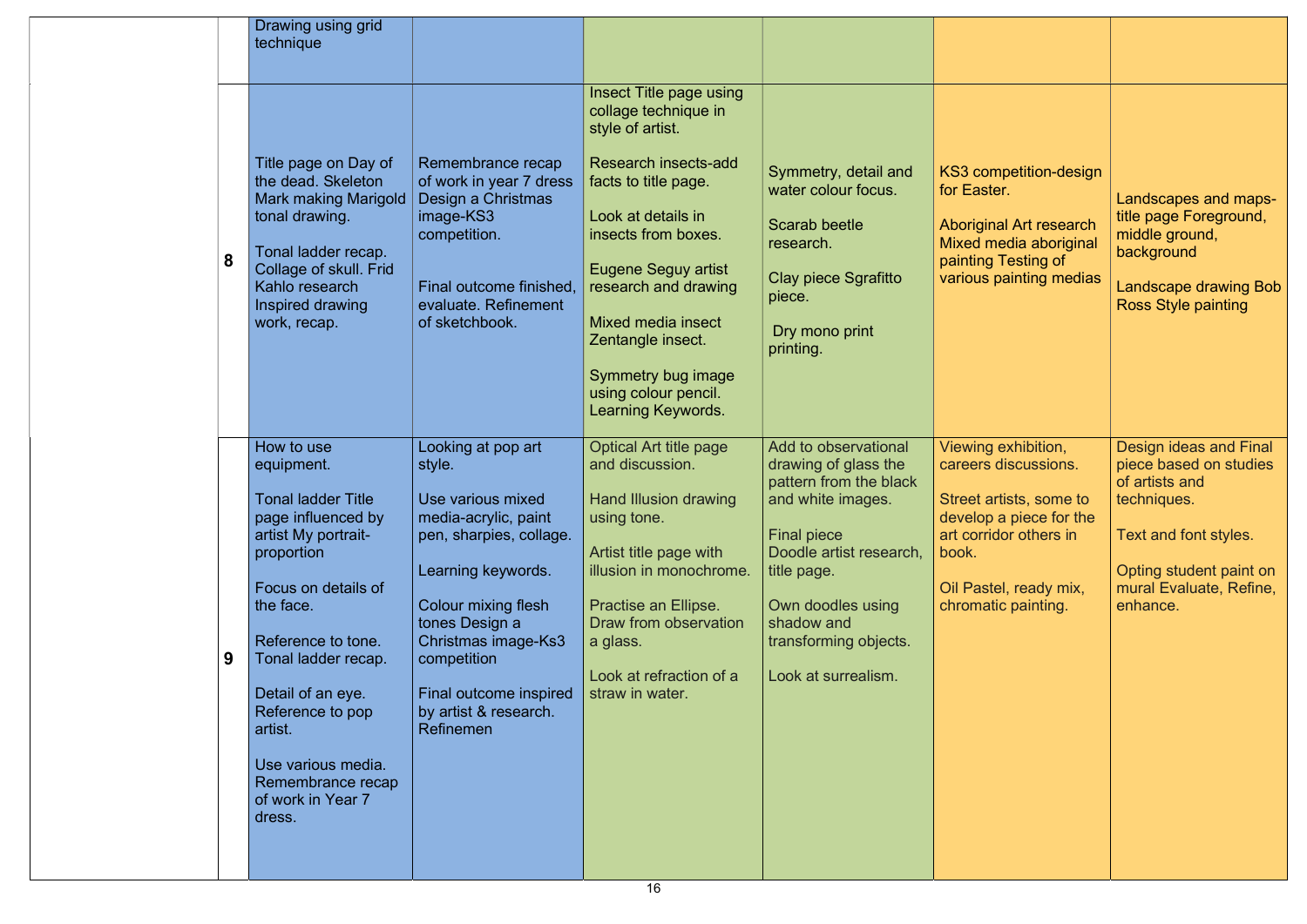|                                                                                                     |                         |                                                                                                                                                                                                             |                                                                                                                                                                                                                                             | <b>KEY STAGE 3</b>                                                                                               |                                                                                                                                                                                                                                                                                                                                                                   |                                                                                                                                                                                 |                                                                                                                                                                                                                                                                                |  |  |
|-----------------------------------------------------------------------------------------------------|-------------------------|-------------------------------------------------------------------------------------------------------------------------------------------------------------------------------------------------------------|---------------------------------------------------------------------------------------------------------------------------------------------------------------------------------------------------------------------------------------------|------------------------------------------------------------------------------------------------------------------|-------------------------------------------------------------------------------------------------------------------------------------------------------------------------------------------------------------------------------------------------------------------------------------------------------------------------------------------------------------------|---------------------------------------------------------------------------------------------------------------------------------------------------------------------------------|--------------------------------------------------------------------------------------------------------------------------------------------------------------------------------------------------------------------------------------------------------------------------------|--|--|
| <b>SUBJECT AREA</b>                                                                                 |                         |                                                                                                                                                                                                             | <b>TERM1</b>                                                                                                                                                                                                                                |                                                                                                                  | <b>TERM 2</b>                                                                                                                                                                                                                                                                                                                                                     |                                                                                                                                                                                 | <b>TERM 3</b>                                                                                                                                                                                                                                                                  |  |  |
|                                                                                                     |                         | <b>Music</b>                                                                                                                                                                                                | <b>DT</b>                                                                                                                                                                                                                                   | <b>Drama</b>                                                                                                     | <b>Music</b>                                                                                                                                                                                                                                                                                                                                                      | <b>Drama</b>                                                                                                                                                                    | <b>Design Food Tech</b>                                                                                                                                                                                                                                                        |  |  |
|                                                                                                     |                         | <b>Learning about</b><br>music                                                                                                                                                                              | <b>Resistant</b><br>materials<br>woodwork-<br>making a bird<br><b>box</b>                                                                                                                                                                   | The elements of<br>drama                                                                                         | <b>Instruments of the</b><br>Orchestra project.                                                                                                                                                                                                                                                                                                                   | <b>Creating an original</b><br>piece of theatre                                                                                                                                 | <b>Plan a healthy</b><br>menu<br>The UK                                                                                                                                                                                                                                        |  |  |
| <b>Expressive Arts</b><br>(Design Technology,<br><b>Food Technology,</b><br><b>Drama and Music)</b> | $\overline{\mathbf{7}}$ | -The history of<br>music<br>-Types of music<br>-Musical notes<br>-Tempo<br>-Seasonal Music<br>-Practise and<br>perform important<br>Seasonal music<br>-Composition and<br>preform A<br><b>Christmas Rap</b> | -Equipment - what<br>am I and what am I<br>used for.<br>-Learn about different<br>types of wood.<br>-Using rulers<br>correctly, measuring<br>using cm and mm<br>-Health and safety in<br>the workplace<br>practice-using<br>handheld tools. | -Plot<br>-Fractured narrative.<br>-Linear and non-linear<br>plots<br>-Characters<br>-Action in drama<br>-Content | -Watch David Garret -<br>Pirates of the<br>Caribbean<br>performance,<br>-Orchestral covers of<br>pop songs - Grenade;<br><b>Bruno Mars. Copland -</b><br>Fanfare for the<br>Common Man,<br>Appalachian Spring.<br>-Research project and<br>try different<br>instruments.<br>-Mood composition<br>focussing on<br>instrument choice,<br>pitch, tempo,<br>dynamics. | -Working with a<br>stimulus<br>-Discussion and<br>planning<br>-The audience<br>-Style<br>-Setting<br>-Practical exploration<br>-Create your own play,<br>script and performance | -What am $I -$<br>equipment in the<br>kitchen?<br>-Health and<br>safety.<br>-Dietary<br>requirements.<br>-Great Britain<br>cheese<br>-Great Britain<br>cereals<br>-Plan a menu of<br>traditional food<br>from the UK<br>-Make food from<br>England,<br>Scotland, and<br>Wales. |  |  |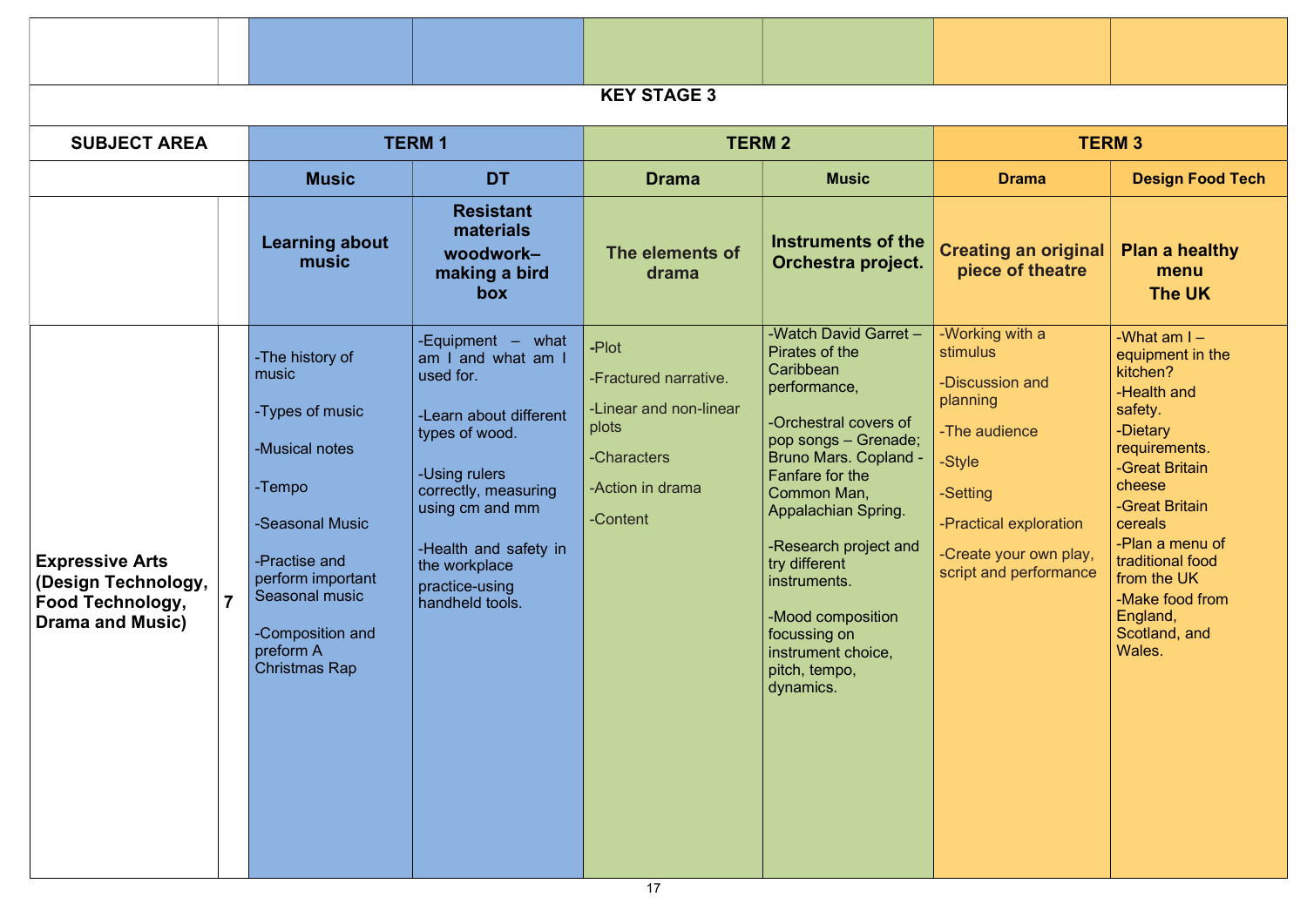- 
- 
- 
- 
- 
- 

|   | The history of<br>music in<br><b>England</b>                                                                                                                                                                                                                                               | <b>Textiles</b>                                                                                                                                                                                                        | <b>Designing a</b><br>production                                                                                                                                                                                                                                           | <b>Music and Film/</b><br><b>Media</b>                                                                                                                                                                                                                                                                                                                                                                                                                                                                                       | <b>Physical skills for</b><br>interpreting a<br>character                                                                                                                                                                                                                                                                                 | <b>European</b>                                                                                                                                                                             |
|---|--------------------------------------------------------------------------------------------------------------------------------------------------------------------------------------------------------------------------------------------------------------------------------------------|------------------------------------------------------------------------------------------------------------------------------------------------------------------------------------------------------------------------|----------------------------------------------------------------------------------------------------------------------------------------------------------------------------------------------------------------------------------------------------------------------------|------------------------------------------------------------------------------------------------------------------------------------------------------------------------------------------------------------------------------------------------------------------------------------------------------------------------------------------------------------------------------------------------------------------------------------------------------------------------------------------------------------------------------|-------------------------------------------------------------------------------------------------------------------------------------------------------------------------------------------------------------------------------------------------------------------------------------------------------------------------------------------|---------------------------------------------------------------------------------------------------------------------------------------------------------------------------------------------|
| 8 | -Learn traditional<br>songs from the UK<br>-Brit Awards - Music<br>Critic role.<br>-Develop<br>performance skills<br>based on the Brit<br>Awards.<br>-Listening and<br>presentation of<br>research and review.<br>-Performance of a<br>piece from the Brit<br>Awards - solo or<br>ensemble | -Textiles from around<br>the world<br>-Clothes from the past<br>-Sewing stitches<br>-Joining and forming<br>fibres and fabrics<br>types of fabrics<br>Felt work<br>-Upcycling clothes<br>Design an item of<br>clothing | -Production design<br>• set and props<br>·lighting<br>$\cdot$ music<br>• sound<br>• costume<br>-Set and the set<br>designer<br>-Working with a model<br>box<br>-Lights and the lighting<br>designer<br>-Music and sound<br>-Costume design<br>-Using digital<br>technology | -Listen to and discuss<br>music by John<br><b>Williams etc Compose</b><br>music for a range of<br>film genre - visual<br>inspiration given.<br>-Composition and<br>performance of a piece<br>based on a Movie-<br>responding to an<br>image using a variety<br>of musical skills to<br>create a suitable<br>composition.<br>-Research of their<br>favourite musical<br>performer/ band.<br>-Written piece of work<br>based upon research<br>task alongside a<br>performance of a piece<br>by their favourite<br>artist/band. | How performers use<br>their body<br>•body language<br>• eye contact<br>• facial expressions<br>$\bullet$ gait<br>•gesture<br>·pace<br>•quality of<br>movement<br>• space<br><b>Specialist skills and</b><br>physical tension<br>• mask work<br>$\cdot$ mime<br>• physical theatre<br><b>•dance</b><br>• stage combat<br>ensemble movement | -Health and safety.<br>-Dietary requirements<br>-Plan a menu of<br>traditional food from<br>Europe<br>-Choose 3 different<br>counties and cook a<br>starter, main and<br>dessert from each. |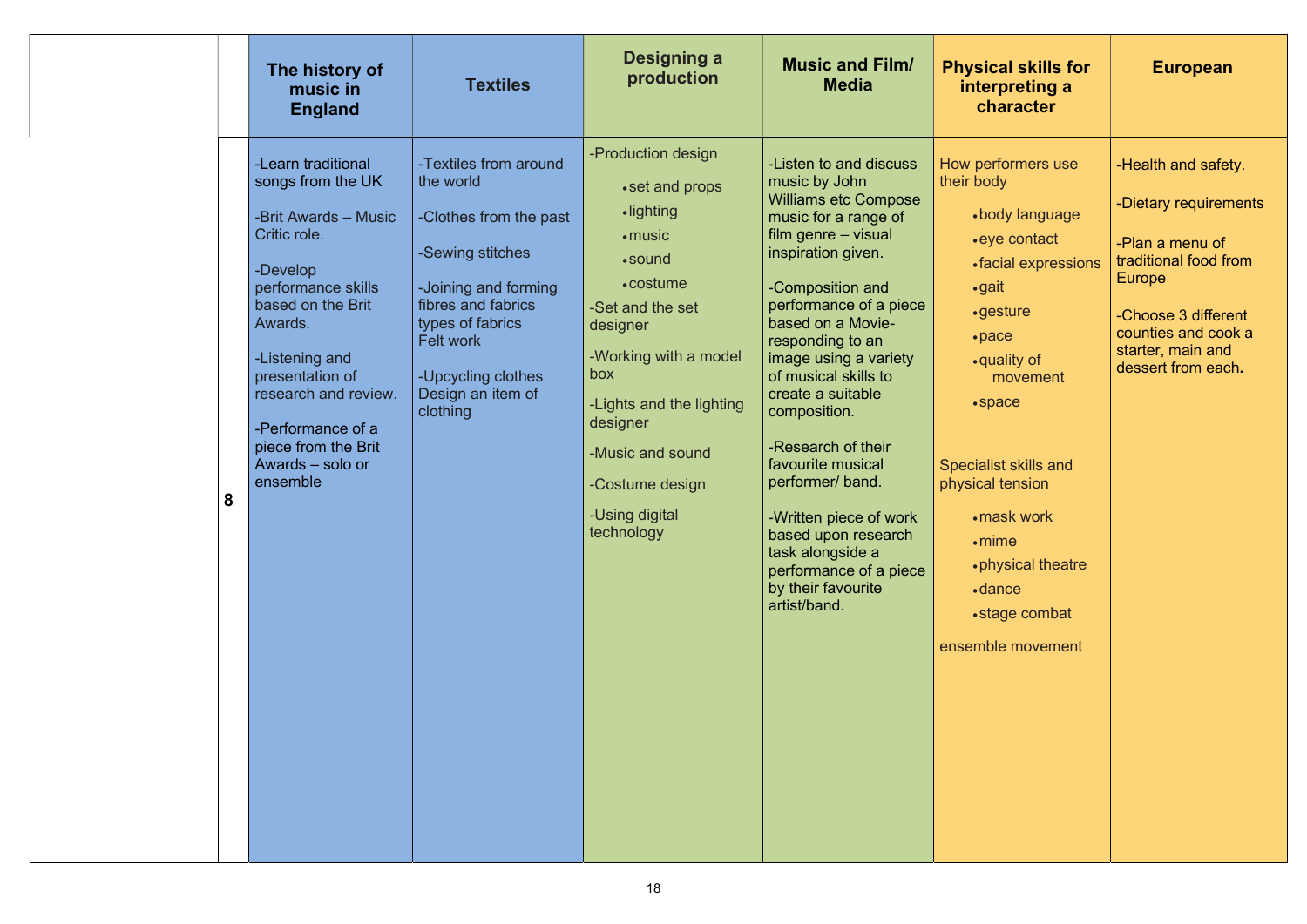|   | <b>Jazz and blue</b>                                                                                                                                                                                                                                                                                                                                                                                                      | <b>Design</b><br><b>Engineering</b>                                                                                                                                                                                            | <b>Vocal interpretation</b><br>of a character                                                                                                                                                                              | <b>Careers in Music -</b><br>Journalism.                                                                                                                                              | The world of the<br>play - Macbeth                                                                                                                                                                                                                                                                     | <b>Around the World</b>                                                                                                                                                                    |
|---|---------------------------------------------------------------------------------------------------------------------------------------------------------------------------------------------------------------------------------------------------------------------------------------------------------------------------------------------------------------------------------------------------------------------------|--------------------------------------------------------------------------------------------------------------------------------------------------------------------------------------------------------------------------------|----------------------------------------------------------------------------------------------------------------------------------------------------------------------------------------------------------------------------|---------------------------------------------------------------------------------------------------------------------------------------------------------------------------------------|--------------------------------------------------------------------------------------------------------------------------------------------------------------------------------------------------------------------------------------------------------------------------------------------------------|--------------------------------------------------------------------------------------------------------------------------------------------------------------------------------------------|
| 9 | The Blues – listen to<br>examples from BB<br>King, Muddy Waters<br>etc Instrumentation<br><b>Call and Response</b><br>12 Bar Blues<br><b>Improvisation Blues</b><br><b>Scale Solo</b><br>Performance<br><b>Ensemble</b><br>performance<br><b>Class Band.</b><br>Rhythm work.<br>Using a Blues in C,<br>create a piece with a<br>range of different<br>parts -bass or<br>walking bass,<br>chords, melody,<br>improvisation | The Engineering cycle<br>Components &<br>characteristic of<br>electronics<br>components &<br>characteristic of<br>mechanisms<br>addition in electronics<br>famous designer &<br>engineers<br>project - making a mini<br>light. | How performers use<br>their voice<br>• accent<br>emphasis<br>$\bullet$ .<br>pace and rhythm<br>$\bullet$<br>pause<br>pitch<br>$\bullet$<br>quality<br>$\bullet$<br>resonance<br>$\bullet$<br>tone<br>$\bullet$<br>• volume | Research journalism<br>on current popular<br>music festivals and<br>written presentation<br>alongside a developing<br>a performance piece<br>for a music festival of<br>their choice. | <b>Understanding the story</b><br>Reinterpreting<br><b>Shakespeare</b><br>Social, historical and<br>cultural context in<br><b>Macbeth</b><br>Reinterpreting the play<br><b>Society</b><br>Putting the play's<br>context on stage<br>The setting of a play<br>Language<br>Performing true to<br>context | Where does food come<br>from?<br><b>Seasonal food</b><br>How far did my food<br>travel?<br><b>Fair trade</b><br>Plan a menu of food<br>from each continent,<br>make, taste and<br>compare. |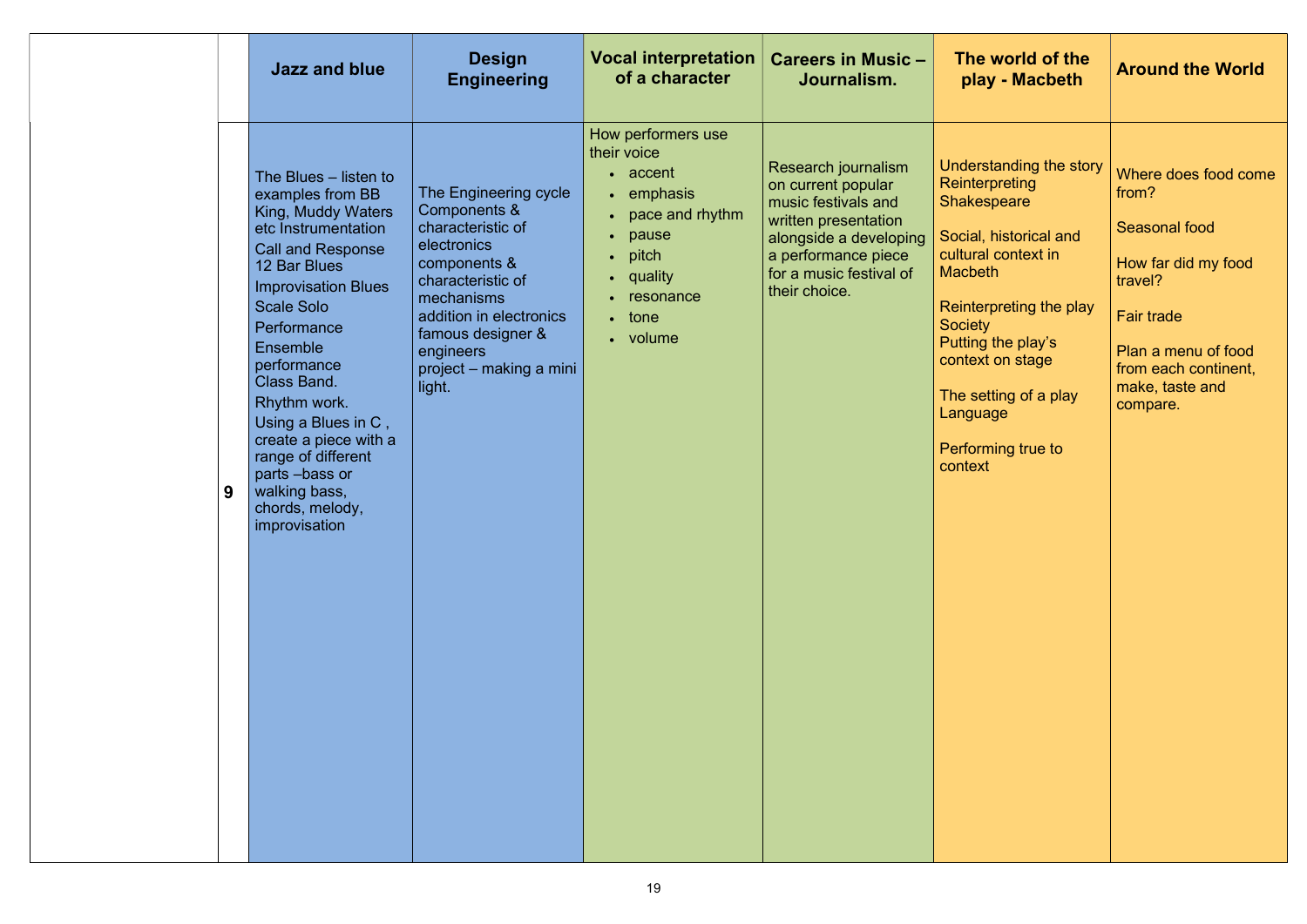### mate and sexual relationships, including sexual health

recognise the characteristics and aspects of healthy one-to-one intimate ships, which include mutual respect, , loyalty, trust, shared interests and sex and friendship.

Il aspects of health can be affected by made relating to sex and relationships, sitively and negatively, including physical, al, mental, sexual and reproductive health lbeing.

cts about reproductive health, including the menopause, and the potential impacts le on fertility for men and women.

ere are a range of strategies for ng and managing sexual pressure, q understanding peer pressure, resisting e and not pressurising others.

ey have a choice to delay sex or to enjoy without sex.

cts about the full range of contraceptive efficacy and options available.

cts around pregnancy, including age.

ere are choices in relation to pregnancy. ould include medically and legally  $\mathsf{e},$  impartial information on all options, g keeping the baby, adoption, abortion  $\frac{1}{2}$  and  $\frac{1}{2}$  further help.

ifferent sexually transmitted infections ncluding HIV/AIDs, are transmitted, how be reduced through safer sex (including

|                                      |                                                                                                                                                                                                                                                                                                                                                                                                                                                                                                                                                                                                                                                              |                                                                                                                                                                                                                                                                                                                                                                                                                                                                                                                                                                                                                                                                                                               | <b>KEY STAGE 3</b>                                                                                                                                                                                                                                                                                                                                                                                                                                                                                                                                                                                                                                                                                                                     |                                                                                                                                                                                                                                                                                                                                                                                                                                                                                                    |                                                                                                                                                                                                                                                                                                                                                                                                                                                                                                                                                                                                                                                                                                                                                                                                                                                                                                                                                                                                                                                           |
|--------------------------------------|--------------------------------------------------------------------------------------------------------------------------------------------------------------------------------------------------------------------------------------------------------------------------------------------------------------------------------------------------------------------------------------------------------------------------------------------------------------------------------------------------------------------------------------------------------------------------------------------------------------------------------------------------------------|---------------------------------------------------------------------------------------------------------------------------------------------------------------------------------------------------------------------------------------------------------------------------------------------------------------------------------------------------------------------------------------------------------------------------------------------------------------------------------------------------------------------------------------------------------------------------------------------------------------------------------------------------------------------------------------------------------------|----------------------------------------------------------------------------------------------------------------------------------------------------------------------------------------------------------------------------------------------------------------------------------------------------------------------------------------------------------------------------------------------------------------------------------------------------------------------------------------------------------------------------------------------------------------------------------------------------------------------------------------------------------------------------------------------------------------------------------------|----------------------------------------------------------------------------------------------------------------------------------------------------------------------------------------------------------------------------------------------------------------------------------------------------------------------------------------------------------------------------------------------------------------------------------------------------------------------------------------------------|-----------------------------------------------------------------------------------------------------------------------------------------------------------------------------------------------------------------------------------------------------------------------------------------------------------------------------------------------------------------------------------------------------------------------------------------------------------------------------------------------------------------------------------------------------------------------------------------------------------------------------------------------------------------------------------------------------------------------------------------------------------------------------------------------------------------------------------------------------------------------------------------------------------------------------------------------------------------------------------------------------------------------------------------------------------|
| <b>SUBJECT AREA</b>                  |                                                                                                                                                                                                                                                                                                                                                                                                                                                                                                                                                                                                                                                              | <b>TERM1</b>                                                                                                                                                                                                                                                                                                                                                                                                                                                                                                                                                                                                                                                                                                  |                                                                                                                                                                                                                                                                                                                                                                                                                                                                                                                                                                                                                                                                                                                                        | <b>TERM 2</b>                                                                                                                                                                                                                                                                                                                                                                                                                                                                                      | <b>TERM 3</b>                                                                                                                                                                                                                                                                                                                                                                                                                                                                                                                                                                                                                                                                                                                                                                                                                                                                                                                                                                                                                                             |
|                                      | <b>Families</b>                                                                                                                                                                                                                                                                                                                                                                                                                                                                                                                                                                                                                                              | <b>Respectful</b><br>relationships,<br>including<br>friendship                                                                                                                                                                                                                                                                                                                                                                                                                                                                                                                                                                                                                                                | <b>Online and media</b>                                                                                                                                                                                                                                                                                                                                                                                                                                                                                                                                                                                                                                                                                                                | <b>Being safe</b>                                                                                                                                                                                                                                                                                                                                                                                                                                                                                  | Intimate and sexual r<br>including sexua                                                                                                                                                                                                                                                                                                                                                                                                                                                                                                                                                                                                                                                                                                                                                                                                                                                                                                                                                                                                                  |
| <b>PSHE/BRITISH</b><br><b>VALUES</b> | • That there are<br>different types of<br>committed, stable<br>relationships.<br>• How these<br>relationships might<br>contribute to human<br>happiness and their<br>importance for<br>bringing up children.<br>• What marriage is,<br>including its legal<br>status.<br>• Why marriage is an<br>important relationship<br>choice for many<br>couples and why it<br>must be freely<br>entered into.<br>• The characteristics<br>and legal status of<br>other types of long-<br>term relationships.<br>• The roles and<br>responsibilities of<br>parents with respect<br>to raising children,<br>including the<br>characteristics of<br>successful parenting. | • The characteristics of<br>positive and healthy<br>friendships.<br>• Practical steps they<br>can take in a range of<br>different contexts to<br>improve or support<br>respectful<br>relationships.<br>• How stereotypes, in<br>particular stereotypes<br>based on sex, gender,<br>race, religion, sexual<br>orientation or disability,<br>can cause damage.<br>• That in school and in<br>wider society they can<br>expect to be treated<br>with respect by others<br>• About different types<br>of bullying.<br>• That some types of<br>behaviour within<br>relationships are<br>criminal.<br>• What constitutes<br>sexual harassment and<br>sexual violence.<br>• The legal rights and<br>responsibilities | • Their rights,<br>responsibilities and<br>opportunities online.<br>• About online risks,<br>particularly that any<br>material someone<br>provides to another<br>has the potential to be<br>shared online.<br>• Not to provide<br>material to others that<br>they would not want<br>shared further.<br>• What to do and<br>where to get support to<br>report material or<br>manage issues online.<br>• The impact of viewing<br>harmful content.<br>• That specifically<br>sexually explicit<br>material (i.e.<br>pornography) presents<br>a distorted picture of<br>sexual behaviours.<br>• That sharing and<br>viewing indecent<br>images of children is a<br>criminal offence which<br>carries severe<br>penalties, including jail. | • The concepts of, and<br>laws relating to: sexual<br>consent, sexual<br>exploitation, abuse,<br>grooming, coercion,<br>harassment, rape,<br>domestic abuse, forced<br>marriage, honour-based<br>violence and FGM, and<br>how these can affect<br>current and future<br>relationships.<br>• How people can<br>actively communicate<br>and recognise consent<br>from others, including<br>sexual consent, and<br>how and when consent<br>can be withdrawn (in all<br>contexts, including<br>online) | • How to recognise the charac<br>positive aspects of healthy on<br>relationships, which include m<br>consent, loyalty, trust, shared<br>outlook, sex and friendship.<br>• That all aspects of health car<br>choices made relating to sex a<br>both positively and negatively,<br>emotional, mental, sexual and<br>and wellbeing.<br>• The facts about reproductive<br>fertility, the menopause, and th<br>of lifestyle on fertility for men a<br>• That there are a range of stra<br>identifying and managing sexu<br>including understanding peer<br>pressure and not pressurising<br>• That they have a choice to d<br>intimacy without sex.<br>• The facts about the full range<br>choices, efficacy and options a<br>• The facts around pregnancy,<br>miscarriage.<br>• That there are choices in rela<br>This should include medically<br>accurate, impartial information<br>including keeping the baby, ad<br>and where to get further help.<br>• How different sexually transr<br>(STIs), including HIV/AIDs, are<br>risk can be reduced through s |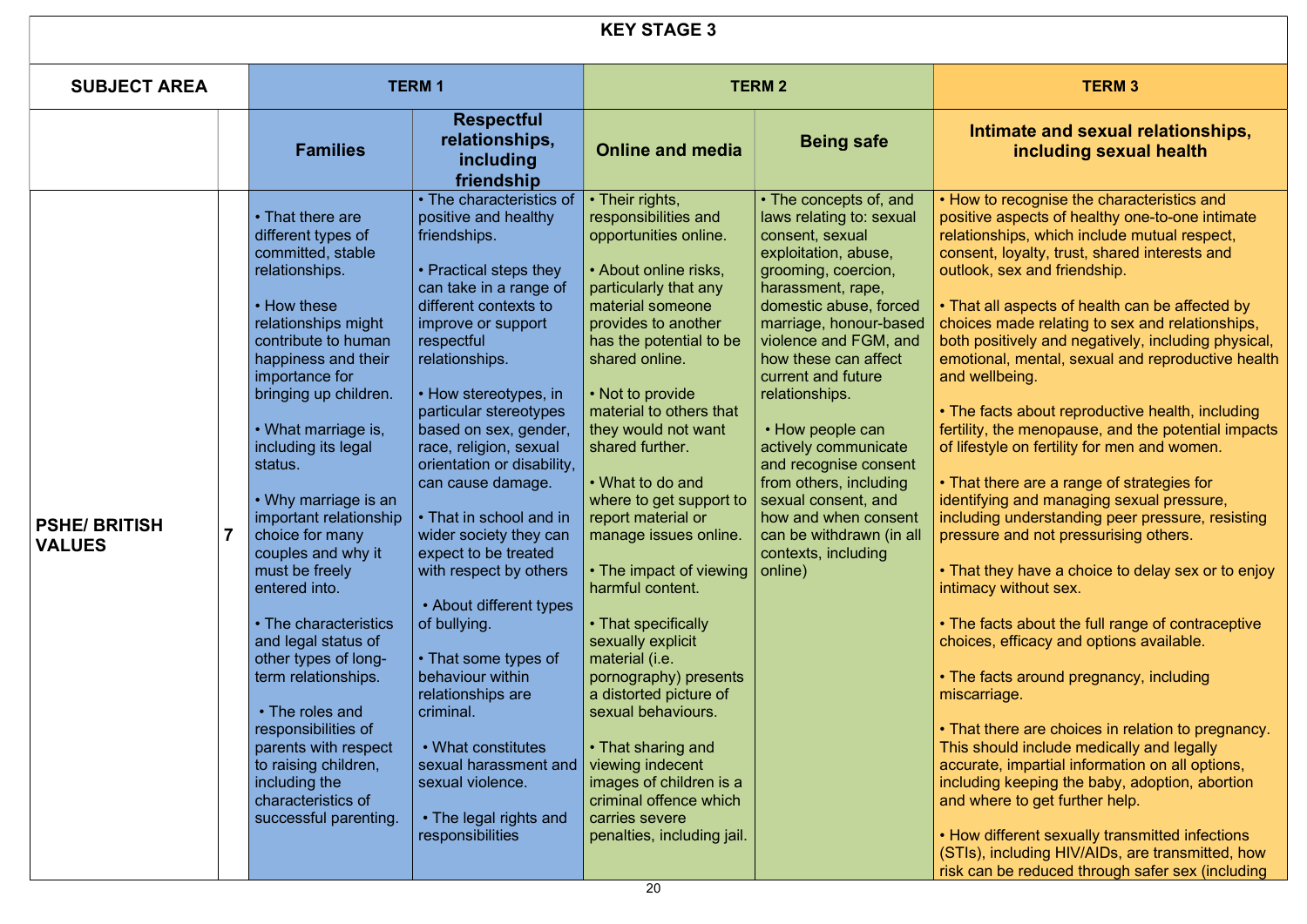condom use) and the importance of and pout testing.

• About the prevalence of some STIs, the impact they can have on those who contract them and key factor free<br>ts about treatment.

> he use of alcohol and drugs can lead to xual behaviour.

• How to get further advice, including how and where to access confidential sexual and ictive health advice and treatment

|   |                                                                                                                                                                                                                                                                                                                                                                                                                                                                                                                                                                                                                                                                 |                                                                                                                                                                                                                                                                                                                                                                                                                                                                                                                                                                                                                                                                                                                                                                                  | through condo<br>facts about tes<br>• About the pre<br>they can have<br>key facts abou<br>• How the use<br>risky sexual be<br>• How to get fu<br>where to acces<br>reproductive h                                                                                                                                                                   |
|---|-----------------------------------------------------------------------------------------------------------------------------------------------------------------------------------------------------------------------------------------------------------------------------------------------------------------------------------------------------------------------------------------------------------------------------------------------------------------------------------------------------------------------------------------------------------------------------------------------------------------------------------------------------------------|----------------------------------------------------------------------------------------------------------------------------------------------------------------------------------------------------------------------------------------------------------------------------------------------------------------------------------------------------------------------------------------------------------------------------------------------------------------------------------------------------------------------------------------------------------------------------------------------------------------------------------------------------------------------------------------------------------------------------------------------------------------------------------|-----------------------------------------------------------------------------------------------------------------------------------------------------------------------------------------------------------------------------------------------------------------------------------------------------------------------------------------------------|
|   | <b>Mental wellbeing</b>                                                                                                                                                                                                                                                                                                                                                                                                                                                                                                                                                                                                                                         | <b>Internet safety and harms</b>                                                                                                                                                                                                                                                                                                                                                                                                                                                                                                                                                                                                                                                                                                                                                 | <b>Physical he</b><br>fitnes                                                                                                                                                                                                                                                                                                                        |
| 8 | • How to talk about their emotions accurately<br>and sensitively, using appropriate vocabulary.<br>• That happiness is linked to being connected<br>to others.<br>• How to recognise the early signs of mental<br>wellbeing concerns.<br>• Common types of mental ill health (e.g.<br>anxiety and depression).<br>• How to critically evaluate when something<br>they do or are involved in has a positive or<br>negative effect on their own or others' mental<br>health.<br>• The benefits and importance of physical<br>exercise, time outdoors, community<br>participation and voluntary and service-based<br>activities on mental wellbeing and happiness. | • The similarities and differences between the<br>online world and the physical world, including: the<br>impact of unhealthy or obsessive comparison<br>with others online (including through setting<br>unrealistic expectations for body image), how<br>people may curate a specific image of their life<br>online, over-reliance on online relationships<br>including social media, the risks related to online<br>gambling including the accumulation of debt, how<br>advertising and information is targeted at them<br>and how to be a discerning consumer of<br>information online.<br>. How to identify harmful behaviours online<br>(including bullying, abuse or harassment) and<br>how to report, or find support, if they have been<br>affected by those behaviours. | • The positive<br>associations b<br>physical activit<br>promotion of n<br>wellbeing, incl<br>an approach to<br>stress.<br>• The characte<br>and evidence<br>constitutes a h<br>lifestyle and m<br>a healthy weig<br>including the li<br>between an in<br>lifestyle and ill<br>such as cance<br>cardiovascular<br>• About the so<br>relating to blod |
|   |                                                                                                                                                                                                                                                                                                                                                                                                                                                                                                                                                                                                                                                                 |                                                                                                                                                                                                                                                                                                                                                                                                                                                                                                                                                                                                                                                                                                                                                                                  | and stem cell                                                                                                                                                                                                                                                                                                                                       |

| <b>Physical health and</b><br>fitness                                                                                                                                                                                                                   | <b>Healthy eating</b>                                                                                                                |
|---------------------------------------------------------------------------------------------------------------------------------------------------------------------------------------------------------------------------------------------------------|--------------------------------------------------------------------------------------------------------------------------------------|
| • The positive<br>associations between<br>physical activity and<br>promotion of mental<br>wellbeing, including as<br>an approach to combat<br>stress.                                                                                                   | • How to maintain<br>healthy eating and the<br>links between a poor<br>diet and health risks,<br>including tooth decay<br>and cancer |
| • The characteristics<br>and evidence of what<br>constitutes a healthy<br>lifestyle and maintaining<br>a healthy weight,<br>including the links<br>between an inactive<br>lifestyle and ill health,<br>such as cancer and<br>cardiovascular ill-health. |                                                                                                                                      |
| • About the science<br>relating to blood, organ<br>and stem cell donation.                                                                                                                                                                              |                                                                                                                                      |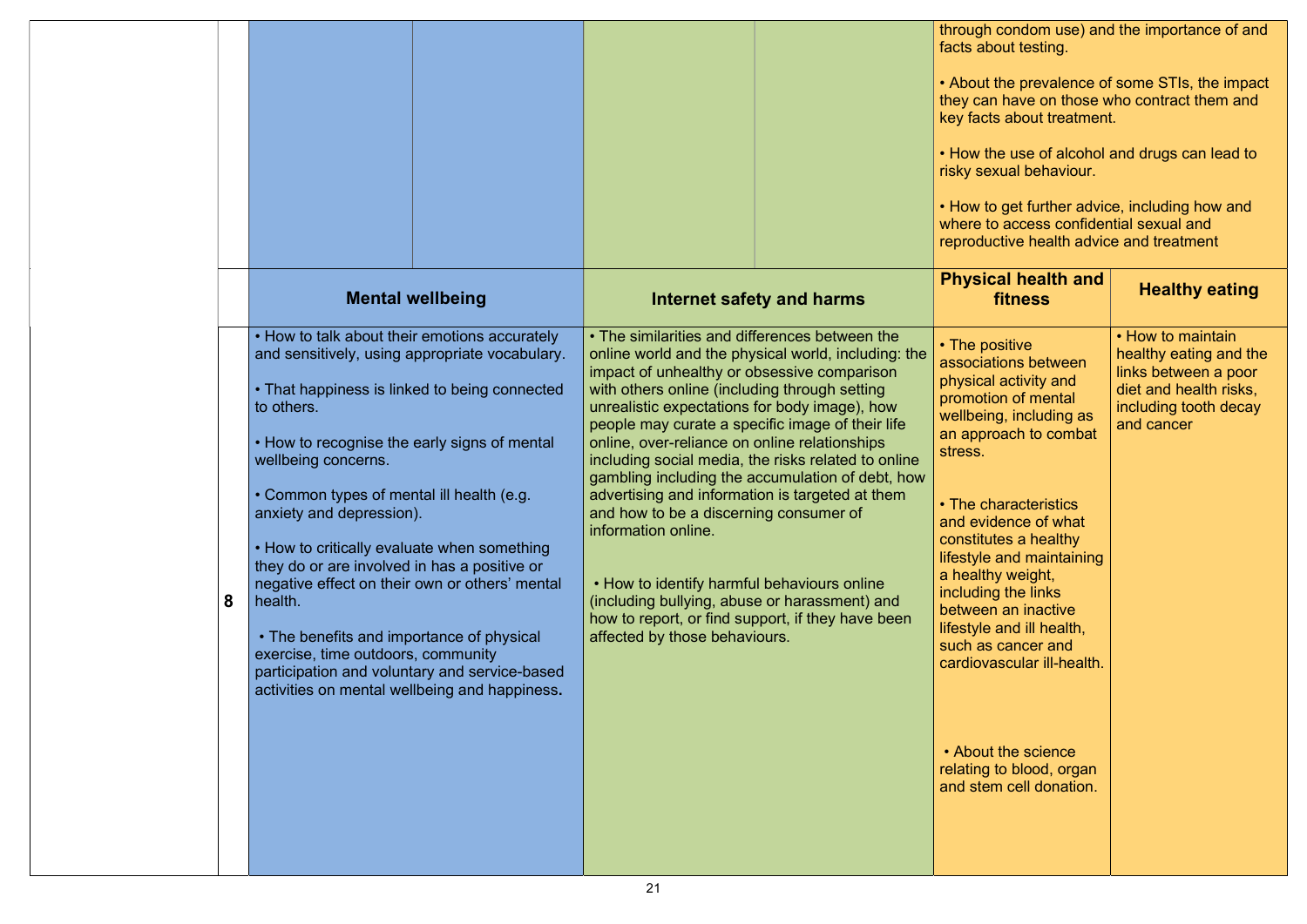### $\ddot{\textbf{s}}$ ic first aid

eatment for r injuries.

ving skills,  $\overline{\phantom{a}}$  how to g now to<br>ler CPR.

rpose of  $\overline{\text{tors}}$  and when ht be needed.

ete first aid

### **Changing** adolescent body

|   | Drugs, alcohol and tobacco                                                                                                                                                                                                                                                                                                                                                                                                                                                                                                                                                                                                                                                                                                                               | <b>Health and prevention</b>                                                                                                                                                                                                                                                                                                                                                                                                                                                                                                                                                                                      | <b>Bas</b>                                                                                                                       |
|---|----------------------------------------------------------------------------------------------------------------------------------------------------------------------------------------------------------------------------------------------------------------------------------------------------------------------------------------------------------------------------------------------------------------------------------------------------------------------------------------------------------------------------------------------------------------------------------------------------------------------------------------------------------------------------------------------------------------------------------------------------------|-------------------------------------------------------------------------------------------------------------------------------------------------------------------------------------------------------------------------------------------------------------------------------------------------------------------------------------------------------------------------------------------------------------------------------------------------------------------------------------------------------------------------------------------------------------------------------------------------------------------|----------------------------------------------------------------------------------------------------------------------------------|
| 9 | •The facts about legal and illegal drugs and<br>their associated risks, including the link to<br>serious mental health conditions.<br>• The law relating to the supply and possession<br>of illegal substances.<br>• The physical and psychological risks<br>associated with alcohol consumption and what<br>constitutes low risk alcohol consumption in<br>adulthood.<br>• The physical and psychological<br>consequences of addiction, including alcohol<br>dependency.<br>• Awareness of the dangers of prescribed<br>drugs and that they can still present serious<br>health risks.<br>• The facts about the harms from smoking<br>tobacco (particularly the link to lung cancer),<br>the benefits of quitting and how to access<br>support to do so | • About personal hygiene, including germs,<br>bacteria and viruses, how they are spread,<br>treatment and prevention of infection, and about<br>antibiotics.<br>• About dental health and the benefits of good<br>oral hygiene and dental flossing, including<br>healthy eating and regular check-ups at the<br>dentist.<br>• The benefits of regular self-examination and<br>screening.<br>• The facts and science relating to immunisation<br>and vaccination.<br>• The importance of sufficient good quality sleep<br>for good health and how a lack of sleep can<br>affect weight, mood and ability to learn. | •Basic tre<br>common<br>• Life-say<br>including<br>administ<br>$\cdot$ The pu<br>defibrillat<br>one migh<br>• Comple<br>training |

• Key facts about puberty, the changing adolescent body and menstrual wellbeing.

 • The main changes which take place in males and females, and the implications for emotional and physical health.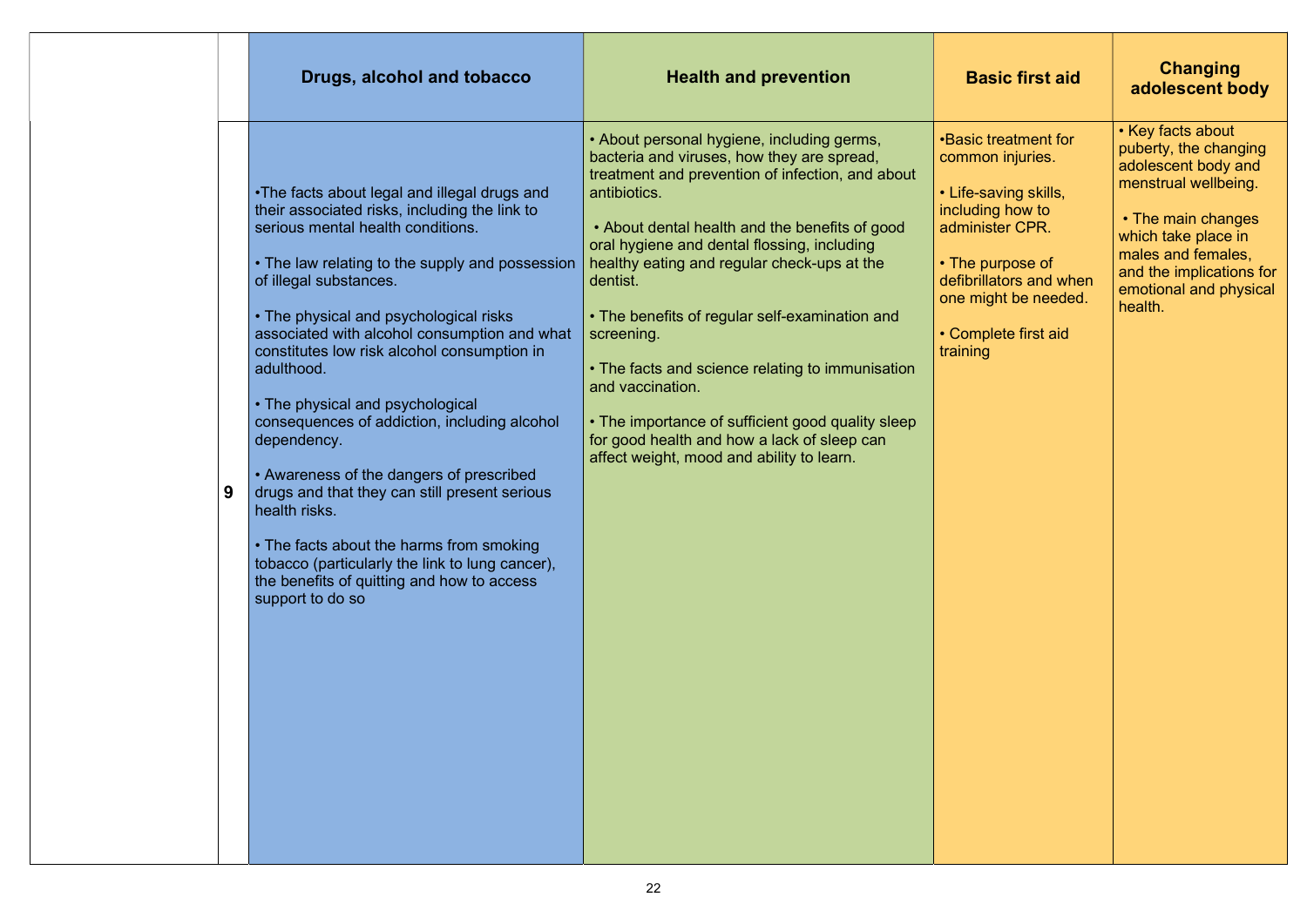### KEY STAGE 3 SUBJECT AREA TERM 1 TERM 1 TERM 2 Rhythm Work  $\begin{array}{|c|c|c|c|c|c|}\n\hline\n\text{Key piece 3} & \text{Programme Music} & \text{Inserting presidenting:} \\
\hline\n\end{array}$ Orchestra project **Rese** and MUSIC 7 -Rhythm games Introduction of key words. -Development of performance skills – focussing on accuracy, fluency and playing in time with a beat. Key piece 1: Performance: Selecting appropriate pieces, practising them and performing to the class. pentatonic composition work. Listen to Pentatonic pieces. How does Music create a scary atmosphere? Key piece 2:Composition: Responding to the brief of composing a piece of Music to create a scary atmosphere Catchy Tunes. Understanding the key features of a Catchy Tune, be able to recognise one. Compose a catchy tune and perform. Seasonal Music – Practise and perform important Seasonal music Key piece 4: Composition: Christmas Rap. • (Music from the Romantic Era). • Carnival of the Animals by Saint Saens. • Pictures at a Museum by Mussorgsky. • The Sorcerors Apprentice by Dukas. Key piece 1: Composition: Introduction on how to 'paint the picture' of an animal through Music. Key piece 2: Composition: Responding to an image using a variety of musical skills to create a suitable composition. Watch David Garret – Pirates of the Caribbean performance, Orchestral covers of pop songs – Grenade; Bruno Mars. Copland - Fanfare for the Common Man, Appalachian Spring . Key pi compo on inst pitch,  $t$ **Music** Listen music etc

| <b>TERM3</b>                                                                                                                                 |                                                                                                                                                                                                                                                                                                                                                                                                                                    |  |  |  |  |
|----------------------------------------------------------------------------------------------------------------------------------------------|------------------------------------------------------------------------------------------------------------------------------------------------------------------------------------------------------------------------------------------------------------------------------------------------------------------------------------------------------------------------------------------------------------------------------------|--|--|--|--|
| search Project<br><b>nd try different</b><br><b>instruments</b>                                                                              | <b>Compose music</b><br>for a range of film<br>genre – visual<br>inspiration given.                                                                                                                                                                                                                                                                                                                                                |  |  |  |  |
| piece 3: Mood<br>position focussing<br>strument choice,<br>, tempo, dynamics.<br>c and Film/ Media<br>n to and discuss<br>c by John Williams | <b>Key piece 1:</b><br><b>Composition and</b><br>performance of a piece<br>based on a Movie-<br>responding to an image<br>using a variety of<br>musical skills to create<br>a suitable composition.<br><b>Research of their</b><br>favourite musical<br>performer/ band.<br><b>Key piece 2: Written</b><br>piece of work based<br>upon research task<br>alongside a<br>performance of a piece<br>by their favourite<br>artist/band |  |  |  |  |
|                                                                                                                                              |                                                                                                                                                                                                                                                                                                                                                                                                                                    |  |  |  |  |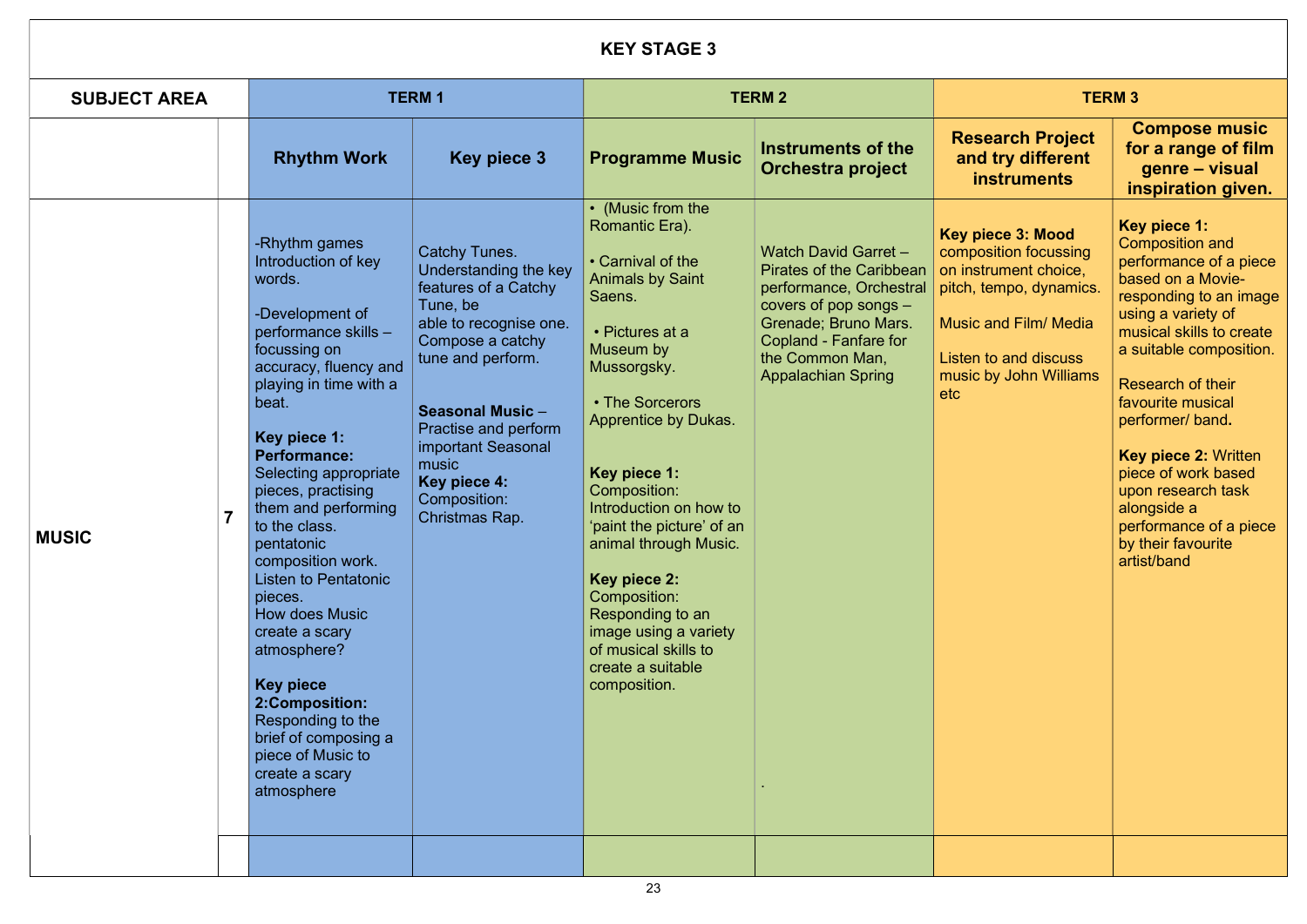|   |                                                                                                                                                                                                                                                                                         | <b>Ringtones/Season</b>                                                                                                                                                                                                                                                                                                                                                                                                                                                                              |                                                                                                                                                                                                                                                                                                                                                                                                                                                                                                           |                                                                                                                                                                                                                                                                                                                                                                                                                                                                                        | <b>Form and Structure</b>                                                                                                                                                                                                                                           | <b>Careers in Music -</b>                                                                                                                                                                                                                  |
|---|-----------------------------------------------------------------------------------------------------------------------------------------------------------------------------------------------------------------------------------------------------------------------------------------|------------------------------------------------------------------------------------------------------------------------------------------------------------------------------------------------------------------------------------------------------------------------------------------------------------------------------------------------------------------------------------------------------------------------------------------------------------------------------------------------------|-----------------------------------------------------------------------------------------------------------------------------------------------------------------------------------------------------------------------------------------------------------------------------------------------------------------------------------------------------------------------------------------------------------------------------------------------------------------------------------------------------------|----------------------------------------------------------------------------------------------------------------------------------------------------------------------------------------------------------------------------------------------------------------------------------------------------------------------------------------------------------------------------------------------------------------------------------------------------------------------------------------|---------------------------------------------------------------------------------------------------------------------------------------------------------------------------------------------------------------------------------------------------------------------|--------------------------------------------------------------------------------------------------------------------------------------------------------------------------------------------------------------------------------------------|
|   | <b>What is a Remix?</b>                                                                                                                                                                                                                                                                 | al Music                                                                                                                                                                                                                                                                                                                                                                                                                                                                                             | <b>Revisit Ringtones</b>                                                                                                                                                                                                                                                                                                                                                                                                                                                                                  | <b>Chords</b>                                                                                                                                                                                                                                                                                                                                                                                                                                                                          | in Music                                                                                                                                                                                                                                                            | <b>Journalism</b>                                                                                                                                                                                                                          |
| 8 | Bucket drumming.<br>Key piece 1:<br>Performance and<br>remix skills (Pitch<br>based activity) $-$<br>create a remix of<br>Pachelbel's Canon.<br>Remix pop songs.<br>Key piece 2:<br>Performance and<br>remix skills based on<br>popular songs (can<br>also be rhythm based<br>activity) | <b>Ringtones -discuss</b><br>qualities/<br>characteristics/<br>remixes.<br>Key piece 3:<br><b>Composition Creation</b><br>of Music for a new<br>phone.<br><b>How does Music</b><br>work within a horror<br><b>film?</b> How can Music<br>manipulate emotions<br>and reactions?<br><b>Seasonal Music Key</b><br>piece 4 - Performance<br>of Seasonal Music -<br>develop solo and<br>ensemble performance<br>skills. Composition of<br>own Christmas themed<br>piece. (Instrumental<br>and /or vocal.) | <b>Revisit Ringtones and</b><br>understanding their<br>musical characteristics.<br>Compare and contrast<br>different companies/<br>ringtone qualities.<br>Listen to Apple<br>ringtones and remixes<br>and discuss key<br>features.<br>Discuss importance of<br>pitch, tempo,<br>repetition,<br>instrumentation,<br>dynamics, sense of<br>style, texture -<br>polyphonic focus.<br>Key piece 1:<br>Composition -<br>professional career<br>based brief: Compose<br>Ringtone for a mobile<br>phone company. | Key piece 2:<br>Performance Learn to<br>play a popular piece of<br>music with accuracy,<br>fluency and a sense of<br>style.<br><b>Developing</b><br>understanding of<br>chords.<br>Listen to examples of<br>pieces that are<br>homophonic and chord<br>based.<br>Discussion of what a<br>chord is, how to make<br>one and chord<br>progressions.<br><b>Key piece 3:</b><br><b>Composition Compose</b><br>a triad based piece with<br>an original Polyphonic   a given chord structure. | Form and Structure in<br>Music – Ternary form.<br><b>Rondo Form Theme</b><br>and Variation Ostinato<br>Key piece 1:<br>Composition and<br>performance of a piece<br>in Ternary form.<br>Key piece 2:<br>Composition and<br>performance of a piece<br>in Rondo Form. | <b>Research and present</b><br>work based on a<br>decade of Music.<br>Key piece 3:<br>Presentation of a<br>written piece based on<br>Music from a selected<br>decade alongside a<br>performance of a piece<br>from their chosen<br>decade. |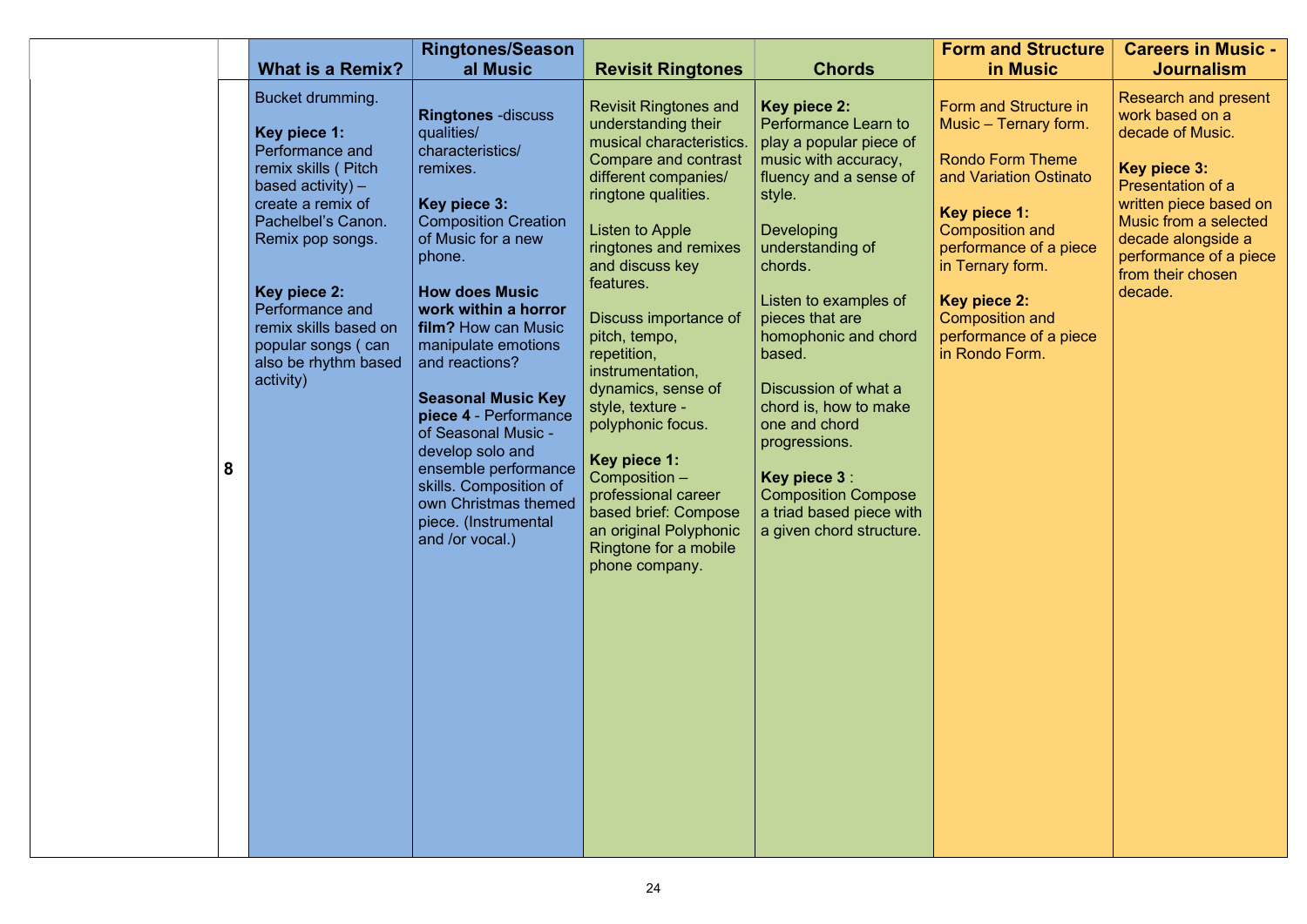### **rit Awards**

wards – Music ole. Develop  $n$ ance skills on the Brit

ece 1: Listening esentation of ch and review.

### $ece$  2:

nance of a piece  $e$  Brit Awards – ensemble

### Revisit Reggae topic

| 9 |
|---|

Develop playing off beat rhythms.

Key piece 3: Research journalism on current popular music festivals and written presentation alongside a developing a performance piece for a music festival of their choice.

Key characteristics, listening skills, develop performance skills within Reggae.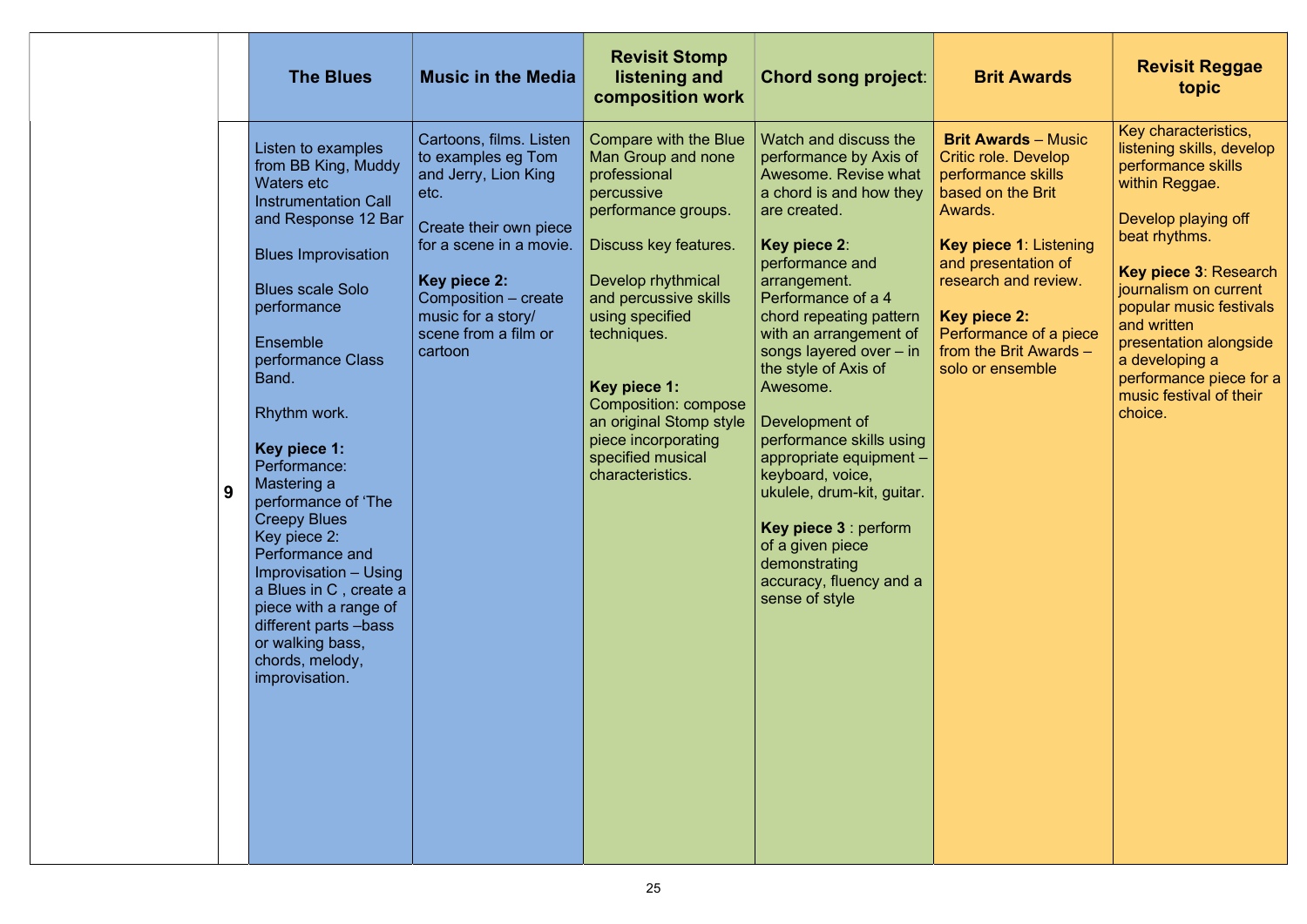ler  $\&$  drink – ordering in a restaurant  $\overline{\text{mas}}$ 

onal Qualification Work Related Learning  $\mathsf{S}$ areers, Education &  $\mathsf{\tilde{G}}$ uidance Post school planning

|                                                                     |                |                                                                                                                                                                                                                                        | <b>Key stage 3</b>                                                                                                 |                                                                                                                   |
|---------------------------------------------------------------------|----------------|----------------------------------------------------------------------------------------------------------------------------------------------------------------------------------------------------------------------------------------|--------------------------------------------------------------------------------------------------------------------|-------------------------------------------------------------------------------------------------------------------|
|                                                                     |                | <b>TERM1</b>                                                                                                                                                                                                                           | <b>TERM 2</b>                                                                                                      | <b>TERM 3</b>                                                                                                     |
|                                                                     |                | <b>French</b>                                                                                                                                                                                                                          | <b>Spanish</b>                                                                                                     | <b>German</b>                                                                                                     |
|                                                                     | $\overline{7}$ | -Greetings<br>-Festivals<br>-Families<br>-Weather<br>-Food & drink – ordering in a restaurant<br>-Christmas                                                                                                                            | -Greetings<br>-Festivals<br>-Families<br>-Weather<br>-Food & drink – ordering in a restaurant<br>-Christmas        | -Greetings<br>-Festivals<br>-Families<br>-Weather<br>-Food & drink – ordering in a re<br>-Christmas               |
| <b>MODERN FOREIGN</b><br><b>LANGUAGES</b>                           | 8              | -My house<br>-Places in town<br>-Directions<br>-Sports<br>-Hobbies                                                                                                                                                                     | -My house<br>-Places in town<br>-Directions<br>-Sports<br>-Hobbies                                                 | -My house<br>-Places in town<br>-Directions<br>-Sports<br>-Hobbies                                                |
|                                                                     | 9              | -Verbs<br>-Adjectives<br>-Past and present tense<br>-Connectors and conjunctions                                                                                                                                                       | -Verbs<br>-Adjectives<br>-Past and present tense<br>-Connectors and conjunctions                                   | -Verbs<br>-Adjectives<br>-Past and present tense<br>-Connectors and conjunctions                                  |
|                                                                     |                |                                                                                                                                                                                                                                        | key stage 3                                                                                                        |                                                                                                                   |
| Equals Moving On - 14<br><b>Plus Curriculum</b><br><b>Adventure</b> |                | <b>World Studies</b><br>• Science<br>• Technologies<br><b>Foreign cultures</b><br><b>Humanities</b><br>• Creativity                                                                                                                    | <b>Independent Living</b><br>• PHSE<br>Citizenship<br>$\bullet$<br>Leisure and Recreation<br>• Daily Living Skills | <b>Vocational Qualification</b><br>• Work Related Learning<br>• Careers, Education & Gu<br>• Post school planning |
| <b>OPTIONS</b>                                                      |                | • Computing<br>• Construction<br>Photography<br>• Hospitality<br><b>Land-based</b><br><b>Manufacturing</b><br>$\bullet$<br>• Uniformed Services<br>• Activities and peer tutoring<br>• Sports and fitness<br>• Football<br>• Astronomy |                                                                                                                    |                                                                                                                   |